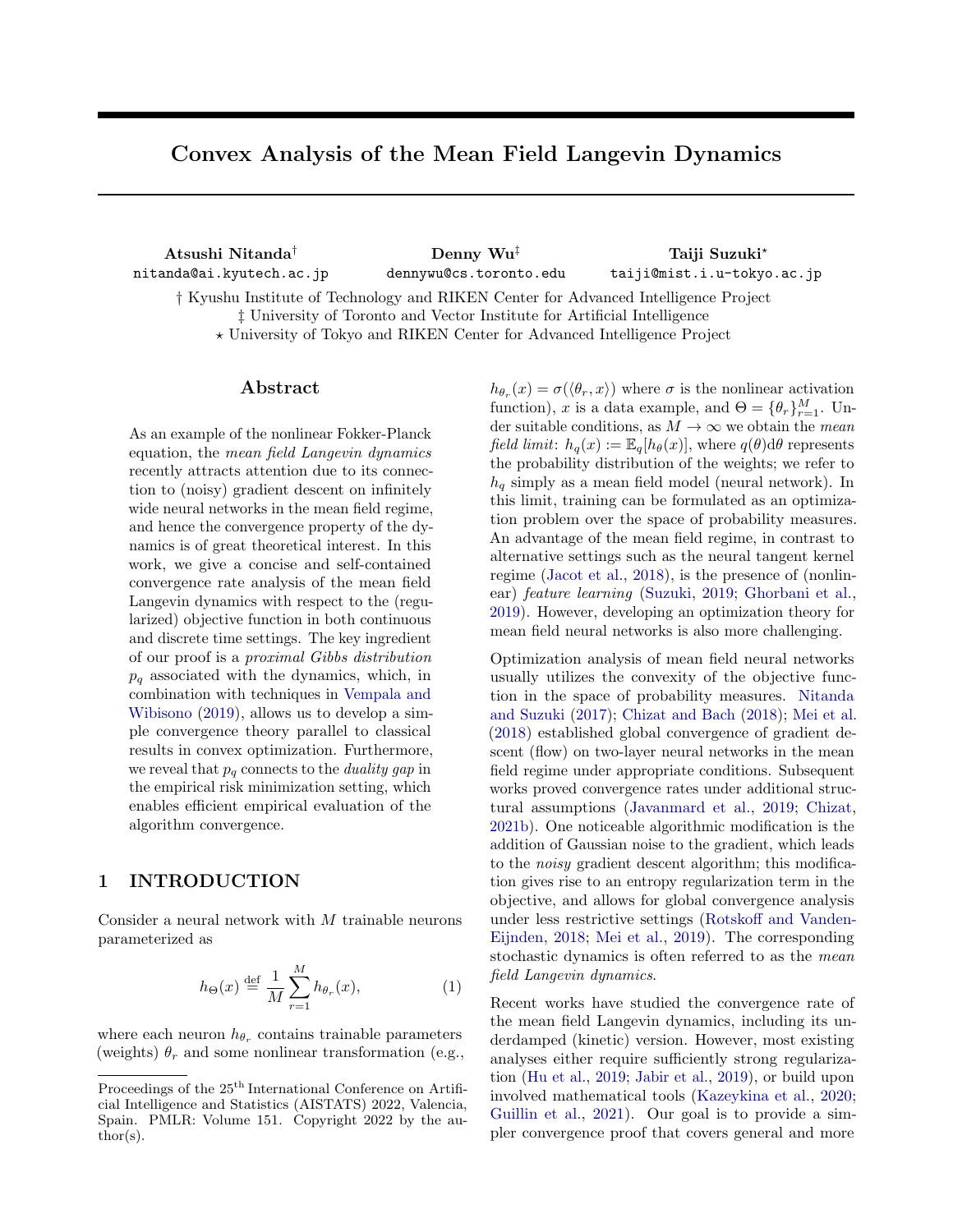practical machine learning settings, with a focus on neural network optimization in the mean field regime. Motivated by an observation in [Nitanda et al.](#page-9-10) [\(2021\)](#page-9-10) that the log-Sobolev inequality can simplify the global convergence analysis of two-layer mean field neural network, we study the optimization efficiency of the mean field Langevin dynamics in the context of KLregularized empirical/expected risk minimization, and present a new convergence rate analysis by translating the finite-dimensional convex optimization theory to the optimization in the space of measures.

<span id="page-1-0"></span>

Figure 1: 1D visualization of mean field two-layer neural network (tanh) optimized by noisy gradient descent ( $\lambda =$  $\lambda' = 10^{-2}$ ). Observe that both the parameter distribution q and the corresponding proximal Gibbs distribution  $p_q$ converge to the optimal  $q_*$ . Moreover,  $q_t$  and  $p_{q_t}$  approach q<sup>∗</sup> from opposite directions, as predicted by Proposition [1.](#page-4-0)

#### <span id="page-1-2"></span>1.1 Contributions

In this work, we give a simple and self-contained convergence rate analysis of the mean field Langevin dynamics in both continuous and discrete time settings. The key ingredient of our proof is the introduction of a proximal Gibbs distribution  $p_q$  (see Figure [1\)](#page-1-0), which relates to the optimization gap and allows us to directly apply standard convex optimization techniques. In particular,

- By analyzing the proximal Gibbs distribution  $p_q$ , we establish linear convergence in continuous time with respect to the KL-regularized objective. This convergence result holds for any regularization parameters, in contrast to existing analyses (e.g., [Hu](#page-9-6) [et al.](#page-9-6) [\(2019\)](#page-9-6)) that require strong regularization.
- We also provide global convergence rate analysis for the discrete-time update. This is achieved by extending the classical "one-step interpolation" argument in the analysis of Langevin dynamics (e.g., see [Vem](#page-10-0)[pala and Wibisono](#page-10-0) [\(2019\)](#page-10-0) for the KL case) to our nonlinear Fokker-Planck setting.
- Finally, we present an interpretation of the proximal Gibbs distribution via the primal-dual formulation of empirical risk minimization problems, and reveal that  $p_q$  exactly fills the duality gap. This interpretation

leads to alternative ways to evaluate the convergence of the algorithm.

## 1.2 Related Literature

Convergence of the Langevin algorithm. The Langevin dynamics can be interpreted as the (Wasserstein) gradient flow of KL divergence with respect to the target distribution  $p \propto \exp(-f)$  [\(Jordan et al.,](#page-9-11) [1998\)](#page-9-11); in other words, the Langevin dynamics solves the following optimization problem,

<span id="page-1-1"></span>
$$
\min_{q:\text{density}} \left\{ \mathbb{E}_q[f] + \mathbb{E}_q[\log(q)] \right\}. \tag{2}
$$

We refer readers to [Dalalyan](#page-9-12) [\(2017\)](#page-9-12); [Wibisono](#page-10-3) [\(2018\)](#page-10-3) for additional discussions on the connection between sampling and optimization.

It is well-known that when the target distribution satisfies certain isoperimetry conditions such as the log-Sobolev inequality, then the (continuous-time) Langevin dynamics converges exponentially [\(Bakry](#page-8-2) [et al.,](#page-8-2) [2013\)](#page-8-2). On the other hand, the time-discretized dynamics, or the Langevin algorithm, admits a biased invariant distribution depending on the step size and the numerical scheme [\(Milstein and Tretyakov,](#page-9-13) [2013;](#page-9-13) [Li](#page-9-14) [et al.,](#page-9-14) [2019\)](#page-9-14), and sublinear convergence rate has been established under different target assumptions [\(Vem](#page-10-0)[pala and Wibisono,](#page-10-0) [2019;](#page-10-0) [Erdogdu and Hosseinzadeh,](#page-9-15) [2020\)](#page-9-15) and distance metrics [\(Dalalyan,](#page-9-16) [2014;](#page-9-16) [Durmus](#page-9-17) [and Moulines,](#page-9-17) [2017;](#page-9-17) [Erdogdu et al.,](#page-9-18) [2021\)](#page-9-18).

Mean field regime and nonlinear Fokker-Planck. Analysis of neural networks in the mean field regime typically describes the optimization dynamics as a partial differential equation (PDE) of the parameter distribution, from which convergence to the global optimal solution may be shown [\(Chizat and Bach,](#page-8-0) [2018;](#page-8-0) [Mei et al.,](#page-9-3) [2018;](#page-9-3) [Rotskoff and Vanden-Eijnden,](#page-10-2) [2018;](#page-10-2) [Sirignano and Spiliopoulos,](#page-10-4) [2020\)](#page-10-4). Quantitative convergence rate usually requires additional conditions, such as structural assumptions on the learning problem [\(Javanmard et al.,](#page-9-4) [2019;](#page-9-4) [Chizat,](#page-8-1) [2021b;](#page-8-1) [Akiyama and](#page-8-3) [Suzuki,](#page-8-3) [2021\)](#page-8-3), or modification of the dynamics [\(Rot](#page-10-5)[skoff et al.,](#page-10-5) [2019;](#page-10-5) [Wei et al.,](#page-10-6) [2019\)](#page-10-6). Noticeably, [Mei](#page-9-3) [et al.](#page-9-3) [\(2018\)](#page-9-3); [Hu et al.](#page-9-6) [\(2019\)](#page-9-6); [Chen et al.](#page-8-4) [\(2020a\)](#page-8-4) considered the optimization of the KL-regularized objective, which leads to the mean field Langevin dynamics.

Note that the optimization of mean field neural networks (e.g., Eq. [\(13\)](#page-3-0)) falls beyond the scope of Langevin dynamics whose density function follows linear Fokker-Planck equation and solves [\(2\)](#page-1-1), due to nonlinear loss function. Instead, the density function of parameters follows a nonlinear Fokker-Planck equation (Eq. [\(8\)](#page-3-1)), the convergence rate of which is more difficult to establish. [Hu et al.](#page-9-6) [\(2019\)](#page-9-6); [Jabir et al.](#page-9-7) [\(2019\)](#page-9-7) obtained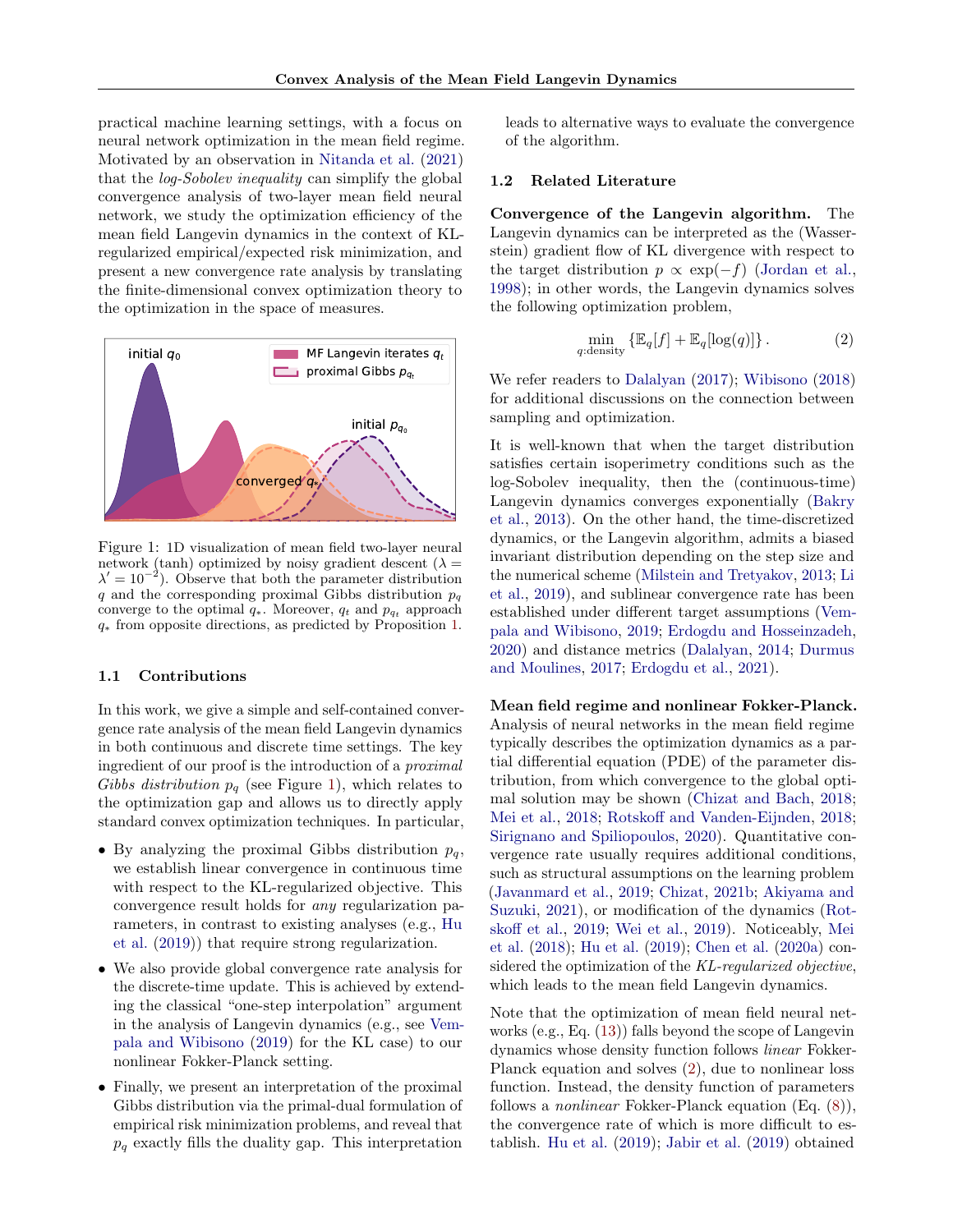convergence rate of the mean field Langevin dynamics under sufficiently strong regularization. Exponential convergence of related dynamics (e.g., the underdamped variant and other McKean-Vlasov equations) in continuous time have been shown under various set-tings (Monmarché, [2017;](#page-9-19) [Guillin et al.,](#page-9-20) [2019;](#page-9-20) [Kazeykina](#page-9-8) [et al.,](#page-9-8) [2020;](#page-9-8) [Guillin et al.,](#page-9-9) [2021\)](#page-9-9), based on hypocoercivity [\(Villani,](#page-10-7) [2009\)](#page-10-7) or coupling techniques [\(Eberle et al.,](#page-9-21) [2019\)](#page-9-21). [Bou-Rabee and Schuh](#page-8-5) [\(2020\)](#page-8-5); [Bou-Rabee and](#page-8-6) [Eberle](#page-8-6) [\(2021\)](#page-8-6) studied the discrete time convergence of Hamiltonian Monte Carlo with interaction potential.

Our work builds upon [Nitanda et al.](#page-9-10) [\(2021\)](#page-9-10), which employs the Langevin algorithm to solve the inner loop of a dual averaging method in the space of measures. Importantly, under a uniform log-Sobolev inequality on the "linearized" objective, (sublinear) global convergence rate in minimizing an entropy-regularized nonlinear functional can be proved by adapting finite-dimensional convex optimization theory. Based on similar ideas combined with the primal-dual formulation of empirical risk minimization, a stochastic dual coordinate ascent alternative has been developed in [Oko et al.](#page-9-22) [\(2022\)](#page-9-22) to achieve linear convergence in discrete time. A few recent works also considered the adaptation of classical convex optimization algorithms into the space of measures, such as the Mirror descent method [\(Ying,](#page-10-8) [2020\)](#page-10-8), the Frank-Wolfe method [\(Kent et al.,](#page-9-23) [2021\)](#page-9-23), and the Bregman proximal gradient method [\(Chizat,](#page-8-7) [2021a\)](#page-8-7).

Concurrent and independent to our work, [Chizat](#page-8-8) [\(2022\)](#page-8-8) analyzed the mean field Langevin dynamics also using properties of the proximal Gibbs distribution  $p_q$ ; while both works build upon the same observation, [Chizat](#page-8-8) [\(2022\)](#page-8-8) focused on the continuous-time convergence rate and studied the annealed dynamics, whereas we establish discrete-time guarantees for the noisy gradient descent algorithm and present a primal-dual viewpoint.

#### <span id="page-2-4"></span>1.3 Notations

 $\|\cdot\|_2$  denotes the Euclidean norm. Given a density function  $q(\theta)$  on  $\mathbb{R}^d$ , we write the expectation w.r.t.  $q(\theta) d\theta$  as  $\mathbb{E}_{\theta \sim q}[\cdot]$  or simply  $\mathbb{E}_q[\cdot], \mathbb{E}_{\theta}[\cdot]$  when the random variable and distribution are obvious from the context; e.g. for a function  $f : \mathbb{R}^d \to \mathbb{R}$ , we write  $\mathbb{E}_q[f] = \int \tilde{f}(\theta)q(\theta) d\theta$  when f is integrable. KL stands for the Kullback-Leibler divergence:  $KL(q||q') \stackrel{\text{def}}{=}$  $\int q(\theta) \log \left( \frac{q(\theta)}{q'(\theta)} \right)$  $\left(\frac{q(\theta)}{q'(\theta)}\right) d\theta$ . Let P be the space of probability density functions with respect to  $d\theta$  on  $\mathbb{R}^d$  such that the entropy and second moment are well-defined.

# 2 PRELIMINARIES

The mean field Langevin dynamics is the target of our convergence analysis. In this section, we introduce this dynamics as well as the associated optimization problem. We also outline one major application of our convergence analysis, which is the optimization of mean field neural networks.

#### <span id="page-2-5"></span>2.1 Problem Setup

Let  $F: \mathcal{P} \to \mathbb{R}$  be a differentiable convex functional. That is, we suppose there is a functional  $\frac{\delta F}{\delta q}$ :  $\mathcal{P} \times \mathbb{R}^d$   $\ni$  $(q, \theta) \mapsto \frac{\delta F}{\delta q}(q)(\theta) \in \mathbb{R}$  such that for any  $q, q' \in \mathcal{P}$ ,

$$
\frac{\mathrm{d}F(q+\epsilon(q'-q))}{\mathrm{d}\epsilon}\bigg|_{\epsilon=0} = \int \frac{\delta F}{\delta q}(q)(\theta)(q'-q)(\theta)\mathrm{d}\theta
$$

and F satisfies the convexity condition:

<span id="page-2-1"></span>
$$
F(q') \ge F(q) + \int \frac{\delta F}{\delta q}(q)(\theta)(q' - q)(\theta) d\theta.
$$
 (3)

We consider the minimization of an entropy regularized nonlinear functional:

<span id="page-2-0"></span>
$$
\min_{q \in \mathcal{P}} \left\{ \mathcal{L}(q) \stackrel{\text{def}}{=} F(q) + \lambda \mathbb{E}_q[\log q] \right\}. \tag{4}
$$

For  $q \in \mathcal{P}$ , we next define an associated Gibbs distribution which plays a key role in our analysis: the proximal Gibbs distribution around q in  $P$  (see Proposition [1\)](#page-4-0).

Definition 1 (Proximal Gibbs distribution). We define  $p_q(\theta)$  to be the Gibbs distribution with potential  $function -\lambda^{-1}\delta F(q)/\delta q$ , *i.e.*,

$$
p_q(\theta) = \frac{\exp\left(-\frac{1}{\lambda} \frac{\delta F(q)}{\delta q}(\theta)\right)}{Z(q)},
$$
\n(5)

where  $Z(q)$  is the normalization constant.

In this study, we provide basic convergence results for the general form of the problem [\(4\)](#page-2-0) under the following assumptions, which will be specialized and verified for mean field neural network introduced in the sequel.

<span id="page-2-3"></span><span id="page-2-2"></span>**Assumption 1.** For a functional  $F : \mathcal{P} \to \mathbb{R}$  and any  $q \in \mathcal{P}$ , assume the functional derivative  $\frac{\delta F}{\delta q}(q)(\theta)$  exists and is smooth in  $\theta$ . Moreover, assume  $|Z(q)| < \infty$ ,  $\frac{\delta F}{\delta q}(q)(\theta) = O(1 + ||\theta||_2^2)$  uniformly over  $P$ , and  $F$  is a convex functional, that is, [\(3\)](#page-2-1) holds for any  $q, q' \in \mathcal{P}$ . Assumption 2 (Log-Sobolev inequality). Suppose there exists a constant  $\alpha > 0$  such that for any  $q \in \mathcal{P}$ , the probability distribution  $p_q(\theta) d\theta$  satisfies log-Sobolev inequality with constant  $\alpha$ , that is, for any smooth function  $g : \mathbb{R}^d \to \mathbb{R}$ , we have

$$
\mathbb{E}_{p_q}[g^2 \log g^2] - \mathbb{E}_{p_q}[g^2] \log \mathbb{E}_{p_q}[g^2] \le \frac{2}{\alpha} \mathbb{E}_{p_q}[\|\nabla g\|_2^2].
$$

Under Assumption [2,](#page-2-2) by setting  $g = \sqrt{q/p_q}$ , we get

$$
KL(q||p_q) \le \frac{1}{2\alpha} \mathbb{E}_q \left[ \left\| \nabla \log \frac{q}{p_q} \right\|_2^2 \right].
$$
 (6)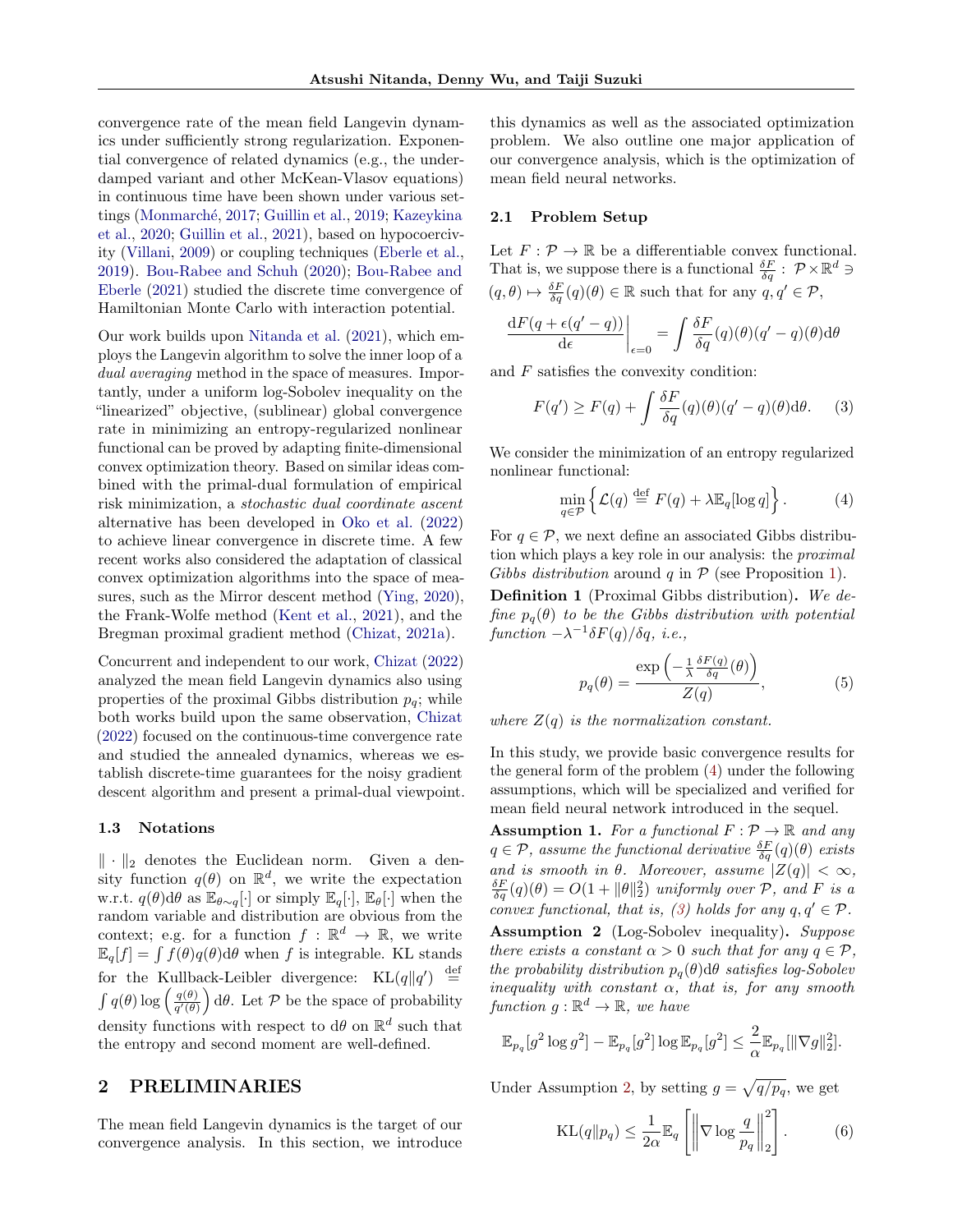### 2.2 Optimization Dynamics

To solve the problem [\(4\)](#page-2-0), we consider the following (continuous-time) mean field Langevin dynamics:

<span id="page-3-2"></span>
$$
d\theta_t = -\nabla \frac{\delta F}{\delta q}(q_t)(\theta_t)dt + \sqrt{2\lambda}dW_t, \tag{7}
$$

where  $\theta_t \sim q_t(\theta) d\theta$  and  $\{W_t\}_{t\geq 0}$  is the Brownian motion in  $\mathbb{R}^d$  with  $W_0 = 0$ . Here, the gradient  $\nabla$  of the functional derivative  $\frac{\delta F(q)}{\delta q}(\theta)$  is applied with respect to θ. It is known that the distribution of  $θ_t$  following the dynamics [\(7\)](#page-3-2) solves nonlinear Fokker–Planck equation:

<span id="page-3-1"></span>
$$
\frac{\partial q_t}{\partial t} = \nabla \cdot \left( q_t \nabla \frac{\delta F}{\delta q} (q_t) \right) + \lambda \Delta q_t.
$$
 (8)

We here reformulate the equation [\(8\)](#page-3-1) as follows:

$$
\frac{\partial q_t}{\partial t} = \lambda \nabla \cdot \left( q_t \nabla \log \exp \left( \frac{1}{\lambda} \frac{\delta F}{\delta q} (q_t) \right) + q_t \nabla \log q_t \right) \n= \lambda \nabla \cdot \left( q_t \nabla \log \frac{q_t}{p_{q_t}} \right).
$$
\n(9)

As we will see later, this formulation involving  $p_{q_t}$  will be more useful in the convergence analysis.

Moreover, we also consider the standard discretization of the above dynamics with step size  $\eta > 0$ :

<span id="page-3-4"></span>
$$
\theta^{(k+1)} = \theta^{(k)} - \eta \nabla \frac{\delta F}{\delta q} (q^{(k)}) (\theta^{(k)}) + \sqrt{2\lambda \eta} \xi^{(k)}, \tag{10}
$$

where  $\theta^{(k)}$  is a random variable following  $q^{(k)}(\theta) d\theta$  and  $\xi^{(k)} \sim \mathcal{N}(0, I_d)$ . We present convergence rate analysis for both the continuous- and discrete-time algorithm.

#### <span id="page-3-7"></span>2.3 Mean Field Neural Networks

The main application of our theory is to provide quantitative convergence guarantees for risk minimization problems with the mean field neural network. Before formally defining the mean field limit, we first introduce the finite dimensional counterpart.

Finite dimensional case. Let  $\mathcal X$  be the data space and  $h_{\theta}: \mathcal{X} \to \mathbb{R}$  be a component of neural network, which corresponds to a single neuron with trainable parameter  $\theta \in \mathbb{R}^d$ . Then, an M-neuron network  $h_{\Theta}$ (where  $\Theta = {\theta_r}_{r=1}^M$ ) is defined as the average of these components as in [\(1\)](#page-0-0). Let  $\ell(z, y) : \mathbb{R} \times \mathbb{R} \to \mathbb{R}$  be a smooth and convex loss function in z, such as the logistic loss and squared loss, and  $\rho$  be the empirical or true data distribution. Then, the regularized risk of  $h_{\Theta}$  is defined as

<span id="page-3-3"></span>
$$
\mathbb{E}_{(X,Y)\sim\rho}[\ell(h_{\Theta}(X),Y)] + \frac{\lambda'}{M} \sum_{r=1}^{M} r(\theta_r), \tag{11}
$$

where  $r(\theta)$  is a convex regularizer such as  $\ell_2$ -penalty  $r(\theta) = ||\theta||_2^2$ , and  $\lambda' > 0$  is regularization strength. Note that this formulation includes both empirical and expected risk minimization problems. To optimize the objective [\(11\)](#page-3-3), we perform the gradient descent update with step size  $\eta M > 0$ :

<span id="page-3-5"></span>
$$
g_r^{(k)} = \mathbb{E}[\partial_z \ell(h_{\Theta^{(k)}}(X), Y)\partial_{\theta_r} h_{\theta_r^{(k)}}(X)] + \lambda' \partial_{\theta_r} r(\theta_r^{(k)}),
$$
  

$$
\theta_r^{(k+1)} = \theta_r^{(k)} - \eta g_r^{(k)}.
$$
 (12)

**Mean field limit.** We now take the limit  $M \rightarrow$  $\infty$  and suppose  $\theta_r$  follows a probability distribution  $q(\theta) d\theta$ . Then,  $h_{\Theta}(x)$  converges to the mean field limit  $h_q(x) = \mathbb{E}_{\theta \sim q}[h_{\theta}(x)]$  in which the density function q is recognized as the parameter, and the objective [\(11\)](#page-3-3) converges to the following convex functional,

<span id="page-3-0"></span>
$$
F(q) = \mathbb{E}_{(X,Y)}[\ell(h_q(X),Y)] + \lambda' \mathbb{E}_{\theta \sim q}[r(\theta)]. \quad (13)
$$

<span id="page-3-6"></span>In this case, the functional derivative  $\frac{\delta F(q)}{\delta q}$  is

$$
\frac{\delta F(q)}{\delta q}(\theta) = \mathbb{E}_{(X,Y)}[\partial_z \ell(h_q(X), Y)h_\theta(X)] + \lambda' r(\theta).
$$

By noticing that  $\nabla \frac{\delta F(q)}{\delta q}(\theta)$  is the mean field limit  $(M \to \infty)$  of the step  $g_r^{(k)}$  for the finite-dimensional model, we see that the discrete dynamics [\(10\)](#page-3-4) is the noisy variant of the mean field limit of gradient descent [\(12\)](#page-3-5). This motivates us to study mean field Langevin dynamics [\(7\)](#page-3-2) and its discretization [\(10\)](#page-3-4).

Verification of assumptions. Under smoothness and boundedness conditions on  $h_{\theta}$ , and also smooth convex loss function  $\ell$  with  $\ell_2$ -penalty term  $r(\theta) = ||\theta||_2^2$ , one can easily verify that objective of mean field neural network satisfies Assumption [1.](#page-2-3) The convexity of F immediately follows by taking the expectation  $\mathbb{E}_{(X,Y)}$ of the following inequality:

$$
\ell(h_q(X), Y) + \int \partial_z \ell(h_q(X), Y) h_{\theta}(X)(q' - q)(\theta) d\theta
$$
  
=  $\ell(h_q(X), Y) + \partial_z \ell(h_q(X), Y)(h_{q'}(X) - h_q(X))$   
 $\leq \ell(h_{q'}(X), Y).$ 

Moreover, with  $r(\theta) = ||\theta||_2^2$ , the uniform log-Sobolev inequality (Assumption [2\)](#page-2-2) with constant  $\alpha =$  $\frac{2\lambda'}{\lambda \exp(O(\lambda^{-1}))}$  can be verified via a standard application of the LSI perturbation lemma [\(Holley and Stroock,](#page-9-24) [1987\)](#page-9-24) (see Appendix [A. 1](#page-1-2) for details), since  $p_q$  is proportional to the Gibbs distribution specified as:

<span id="page-3-8"></span>
$$
\exp\left(-\frac{1}{\lambda}\mathbb{E}_{(X,Y)}[\partial_z\ell(h_q(X),Y)h_\theta(X)] - \frac{\lambda'}{\lambda}r(\theta)\right).
$$
\n(14)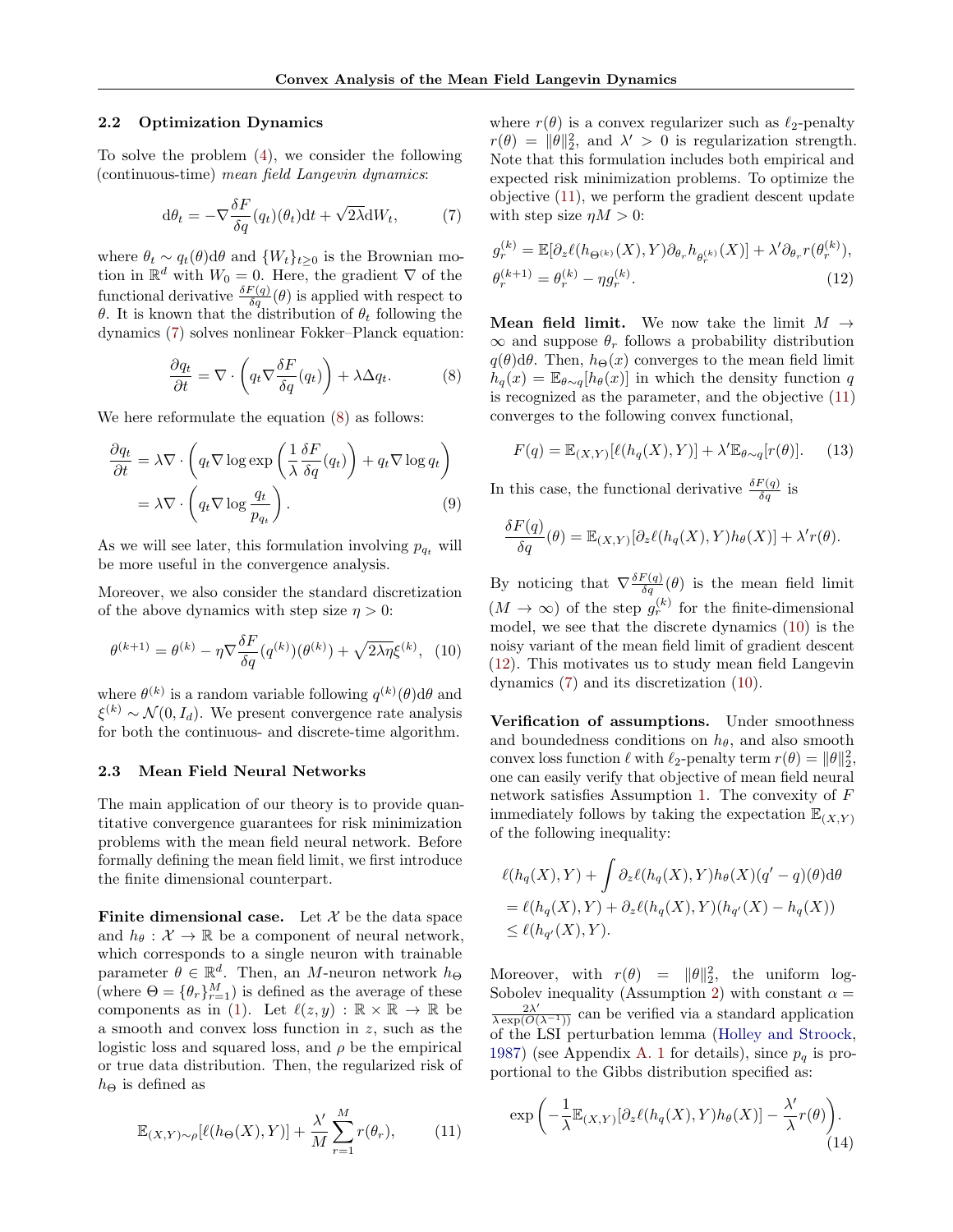# <span id="page-4-5"></span>3 CONVERGENCE ANALYSIS

In this section, we present the convergence rate analysis of mean field Langevin dynamics in both continuousand discrete-time settings. We remark that our proof strategy can be seen as a combination and extension of (i) convex analysis parallel to the finite-dimensional optimization setting, and  $(ii)$  convergence analysis for the linear Fokker-Planck equation (e.g., [Vempala and](#page-10-0) [Wibisono](#page-10-0) [\(2019\)](#page-10-0)). As we will see, the proximal Gibbs distribution  $p_q$  plays an important role in connecting these different techniques.

## 3.1 Basic Properties and Convexity

We first present a basic but important result that characterizes the role of  $p_q$  in the convergence analysis. Note that the functional derivative of the negative entropy  $\mathbb{E}_q[log q]$  in the density function q is  $log q^1$  $log q^1$ ; therefore, the optimality condition of the problem [\(4\)](#page-2-0) is  $\frac{\delta \mathcal{L}}{\delta q}(q) = \frac{\delta F}{\delta q}(q) + \lambda \log q = 0$ . This is to say, the optimal probability density function  $q_*$  satisfies

<span id="page-4-4"></span>
$$
q_*(\theta) = p_{q_*}(\theta) \propto \exp\left(-\frac{1}{\lambda} \frac{\delta F(q_*)}{\delta q}(\theta)\right). \tag{15}
$$

This fact was shown in [Hu et al.](#page-9-6) [\(2019\)](#page-9-6). Hence, we may interpret the divergence between probability density functions q and  $p_q$  as an *optimization gap*. Indeed, this intuition is confirmed by the following proposition, which can be established using standard convex analysis. In particular, the proof relies on the fact that the negative entropy acts as a strongly convex function with respect to KL-divergence.

<span id="page-4-0"></span>Proposition 1. Under Assumption [1,](#page-2-3) we have the three following statements,

1. In the sense of functional on the space of probability density functions, the following equality holds.

$$
\frac{\delta \mathcal{L}}{\delta q}(q) = \lambda \frac{\delta}{\delta q'} \text{KL}(q' \| p_q) |_{q'=q} = \lambda \log \frac{q}{p_q}.
$$

In other words, for any  $g = p - p' (p, p' \in P)$ ,

$$
\int \frac{\delta \mathcal{L}}{\delta q}(q)(\theta)g(\theta) d\theta = \int \lambda \log \left(\frac{q}{p_q}(\theta)\right) g(\theta) d\theta.
$$

2. For any probability distributions  $q, q' \in \mathcal{P}$ , we have

<span id="page-4-3"></span>
$$
\mathcal{L}(q) + \int \frac{\delta \mathcal{L}}{\delta q}(q)(\theta)(q'-q)(\theta) d\theta + \lambda \text{KL}(q' \| q) \le \mathcal{L}(q').
$$
\n(16)

Moreover,  $p_q$  associated with  $q \in \mathcal{P}$  is a minimizer of the left hand side of this inequality in  $q' \in \mathcal{P}$ .

3. Let  $q_*$  be an optimal solution of  $(4)$ . Then, for any  $q \in \mathcal{P}$ , we get

$$
\lambda \text{KL}(q||p_q) \geq \mathcal{L}(q) - \mathcal{L}(q_*) \geq \lambda \text{KL}(q||q_*).
$$

Proof. (i) We start with the first statement.

$$
\frac{\delta \mathcal{L}}{\delta q}(q) = \frac{\delta F}{\delta q}(q) + \lambda \log q
$$
  
= -\lambda \log \exp \left(-\frac{1}{\lambda} \frac{\delta F}{\delta q}(q)\right) + \lambda \log q  
= \lambda (\log q - \log p\_q) - \lambda \log Z(p\_q),

where  $Z(p_q)$  is a normalization constant of  $p_q$ . Moreover, we can see  $\frac{\delta}{\delta q'} \text{KL}(q' \| p_q) |_{q'=q} = \log q - \log p_q$ .

(ii) From direct computation, for any  $q, q' \in \mathcal{P}$ ,

<span id="page-4-2"></span>
$$
\mathbb{E}_{q'}[\log(q')] = \mathbb{E}_{q}[\log(q)] + \text{KL}(q' || q)
$$

$$
+ \int \frac{\delta}{\delta q} \mathbb{E}_{q}[\log(q)](\theta)(q' - q)(\theta) d\theta. \quad (17)
$$

By the convexity of  $F$  and  $(17)$ , we get

$$
\mathcal{L}(q') = F(q') + \lambda \mathbb{E}_{q'}[\log q']
$$
  
\n
$$
\geq F(q) + \int \frac{\delta F}{\delta q}(q)(\theta)(q' - q)(\theta) d\theta + \lambda \mathbb{E}_{q'}[\log q']
$$
  
\n
$$
= \mathcal{L}(q) + \int \frac{\delta \mathcal{L}}{\delta q}(q)(\theta)(q' - q)(\theta) d\theta + \lambda \text{KL}(q' \| q).
$$

In addition, by taking the functional derivative of the left hand side of  $(16)$  in  $q'$ , we obtain the optimality condition of this functional as follows:

$$
0 = \frac{\delta \mathcal{L}}{\delta q} + \lambda (\log q' - \log q) = -\lambda \log p_q + \lambda \log q'.
$$

Therefore,  $q' = p_q$  is a minimizer of the left hand side of [\(16\)](#page-4-3) as desired.

(iii) For the last statement, observe that minimizing both sides of [\(16\)](#page-4-3) over  $q' \in \mathcal{P}$  yields

$$
\mathcal{L}(q_*) \ge \mathcal{L}(q) + \int \frac{\delta \mathcal{L}}{\delta q}(q)(\theta)(p_q - q)(\theta) d\theta + \lambda \text{KL}(p_q || q)
$$
  
=  $\mathcal{L}(q) + \lambda \int \log \frac{q}{p_q}(\theta)(p_q - q)(\theta) d\theta + \lambda \text{KL}(p_q || q)$   
=  $\mathcal{L}(q) - \lambda \text{KL}(q || p_q).$ 

Moreover, by [\(16\)](#page-4-3) with  $q = q_*$  and the optimality condition  $\frac{\delta \mathcal{L}}{\delta q}(q_*)=0$ , we get  $\mathcal{L}(q)-\mathcal{L}(q_*)\geq \lambda \text{KL}(q||q_*)$ . This finishes the proof.

We remark that the inequality [\(16\)](#page-4-3) indicates that the functional  $\mathcal L$  satisfies an analog of strong convexity with the proximal functional  $KL(q' || q)$ , and in the third

<span id="page-4-1"></span><sup>&</sup>lt;sup>1</sup>We ignore a constant in the functional derivative because this derivative is applied to function  $g : \mathbb{R}^d \to \mathbb{R}$  that satisfies  $\int g(\theta) d\theta = 0$  or is differentiated by the gradient  $\nabla$ .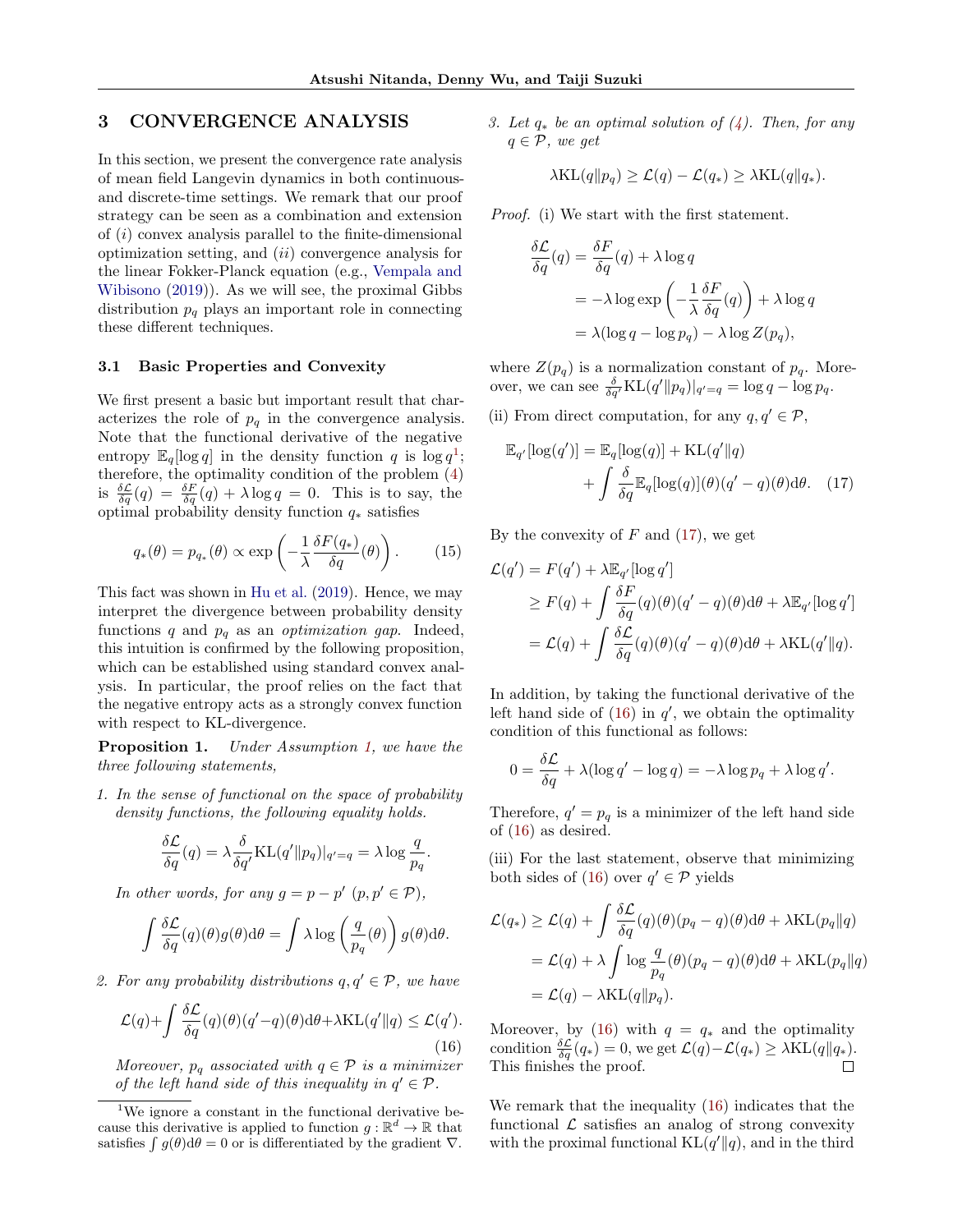statement in Proposition [1,](#page-4-0) this convexity plays a similar role as in finite dimensional convex analysis. In particular, inequalities  $\lambda KL(q||p_q) \geq \mathcal{L}(q) - \mathcal{L}(q_*)$  and  $\mathcal{L}(q) - \mathcal{L}(q_*) \ge \lambda KL(q||q_*)$  can be recognized as the counterparts of the Polyak- Lojasiewicz and quadratic growth inequalities, respectively (for details of these conditions see [Charles and Papailiopoulos](#page-8-9) [\(2018\)](#page-8-9)). Following this analogy, KL $(q||p_q)$  and KL $(q||q_*)$  act as the squared norm of gradient at  $q$  and squared distance between q and  $q_*,$  respectively.

Finally, the third statement in Proposition [1](#page-4-0) indicates that the divergence between  $q$  and  $p_q$  indeed measures the optimality gap, as expected from the optimality condition [\(15\)](#page-4-4). Furthermore, we reveal that  $p_q$  can be interpreted as a proximal point which minimizes the sum of linearization of  $\mathcal L$  and the KL-divergence around q, and that convergence of the optimization gap implies convergence to  $q_*$  in the sense of KL-divergence.

#### 3.2 Convergence Rate in Continuous Time

We now introduce the convergence rate analysis by utilizing the aforementioned results. We first show that the mean field Langevin dynamics [\(8\)](#page-3-1) converges linearly to the optimal solution of [\(4\)](#page-2-0) in continuous time under the log-Sobolev inequality.

<span id="page-5-0"></span>**Theorem 1.** Let  $\{q_t\}_{t>0}$  be the evolution described by [\(8\)](#page-3-1). Under Assumption [1,](#page-2-3) [2,](#page-2-2) we get for  $t \geq 0$ ,

$$
\mathcal{L}(q_t) - \mathcal{L}(q_*) \le \exp(-2\alpha \lambda t)(\mathcal{L}(q_0) - \mathcal{L}(q_*)).
$$

Proof. From Proposition [1](#page-4-0) and [\(9\)](#page-3-6), we have

$$
\frac{d}{dt}(\mathcal{L}(q_t) - \mathcal{L}(q_*))
$$
\n
$$
= \int \frac{\delta \mathcal{L}}{\delta q} (q_t)(\theta) \frac{\partial q_t}{\partial t} (\theta) d\theta
$$
\n
$$
= \lambda \int \frac{\delta \mathcal{L}}{\delta q} (q_t)(\theta) \nabla \cdot \left( q_t(\theta) \nabla \log \frac{q_t}{p_{q_t}}(\theta) \right) d\theta
$$
\n
$$
= -\lambda \int q_t(\theta) \nabla \frac{\delta \mathcal{L}}{\delta q} (q_t)(\theta)^\top \nabla \log \frac{q_t}{p_{q_t}}(\theta) d\theta
$$
\n
$$
= -\lambda^2 \int q_t(\theta) \left\| \nabla \log \frac{q_t}{p_{q_t}}(\theta) \right\|_2^2 d\theta
$$
\n
$$
\leq -2\alpha \lambda^2 \text{KL}(q_t \| p_{q_t})
$$
\n
$$
\leq -2\alpha \lambda (\mathcal{L}(q_t) - \mathcal{L}(q_*)).
$$

The statement then follows from a straightforward application of the Grönwall's inequality.  $\Box$ 

As a corollary, we can also show the convergence of  $KL(q_t||p_{q_t})$  in the following sense.

<span id="page-5-3"></span>Corollary 1. Under the same setting as Theorem [1,](#page-5-0) we have for  $t \geq 1$ ,

$$
\inf_{s\in[0,t]} \mathrm{KL}(q_s\|p_{q_s}) \le \frac{\exp(-2\alpha\lambda(t-1))}{2\alpha\lambda^2}(\mathcal{L}(q_0)-\mathcal{L}(q_*)).
$$

## 3.3 Convergence Rate in Discrete Time

For the standard Langevin dynamics (i.e., linear Fokker-Planck equation), exponential convergence in continuous time often implies the same convergence up to certain error (depending on the step size) in discrete time. In this section we show that the same property also holds for the mean field Langevin dynamics [\(7\)](#page-3-2). We provide a convergence rate analysis of the discretetime dynamics [\(10\)](#page-3-4) by adapting a version of the "onestep interpolation" argument presented in [Vempala and](#page-10-0) [Wibisono](#page-10-0) [\(2019\)](#page-10-0). Since analysis of one single step of the dynamics [\(10\)](#page-3-4) is the key, we adopt the following notations for conciseness. Let  $\theta^{(k)} \sim q^{(k)}(\theta) d\theta$  be a random variable that represents the current iteration, and let  $\theta_t^{(k+1)}$  be the next iterate of noisy gradient descent with step size  $t > 0$ :

<span id="page-5-1"></span>
$$
\theta_t^{(k+1)} = \theta^{(k)} - t \nabla \frac{\delta F}{\delta q} (q^{(k)}) (\theta^{(k)}) + \sqrt{2\lambda t} \xi^{(k)}, \quad (18)
$$

where  $\xi^{(k)} \sim \mathcal{N}(0, I_d)$ . We denote a probability distribution of  $\theta_t^{(k+1)}$  by  $q_t^{(k+1)}(\theta) d\theta$ . Note that this step is equivalent to [\(10\)](#page-3-4) when  $t = \eta$ , that is,  $\theta_{\eta}^{(k+1)} = \theta^{(k+1)}$ and  $q_{\eta}^{(k+1)} = q^{(k+1)}$ . We define  $\delta_{q^{(k)},t}$  as

$$
\mathbb{E}_{(\theta^{(k)}, \theta_t^{(k+1)})} \bigg\| \nabla \frac{\delta F}{\delta q}(q^{(k)}) (\theta^{(k)}) - \nabla \frac{\delta F}{\delta q}(q_t^{(k+1)}) (\theta_t^{(k+1)}) \bigg\|_2^2 \,,
$$

where  $\mathbb{E}_{(\theta^{(k)},\theta_t^{(k+1)})}$  is an expectation in the joint distribution of  $\theta^{(k)}$  and  $\theta_t^{(k+1)}$ . Note that the term  $\delta_{q^{(k)},t}$ can be recognized as a discretization error which comes from the positive step size  $t > 0$ , and this error usually decays to zero in common settings as  $t \to 0$ . Thus, by carefully incorporating this error into the proof of Theorem [1,](#page-5-0) we can show the convergence of the discrete-time [\(10\)](#page-3-4) up to a certain error in proportion to a constant  $\delta_{\eta}$  depending on  $\eta$ . The complete proof is deferred to Appendix [A. 3.](#page-2-4)

<span id="page-5-2"></span>**Theorem 2.** Let  $\{\theta^{(k)}\}_{k=0}^{\infty}$  be the iterations of random variables generated by the discrete-time dynamics [\(10\)](#page-3-4) with the step size  $\eta$  and  $\{q^{(k)}\}_{k=0}^{\infty}$  be the corresponding probability distributions. Suppose Assumption [1,](#page-2-3) [2](#page-2-2) hold and there exists a constant  $\delta_{\eta}$  such that  $\delta_{q^{(k)},t} \leq \delta_{\eta}$  for any  $0 < t \leq \eta$  and non-negative integer k. Then, it follows that

$$
\mathcal{L}(q^{(k)}) - \mathcal{L}(q_*) \le
$$
  

$$
\frac{\delta_{\eta}}{2\alpha\lambda} + \exp(-\alpha\lambda\eta k) \left( \mathcal{L}(q^{(0)}) - \mathcal{L}(q_*) \right).
$$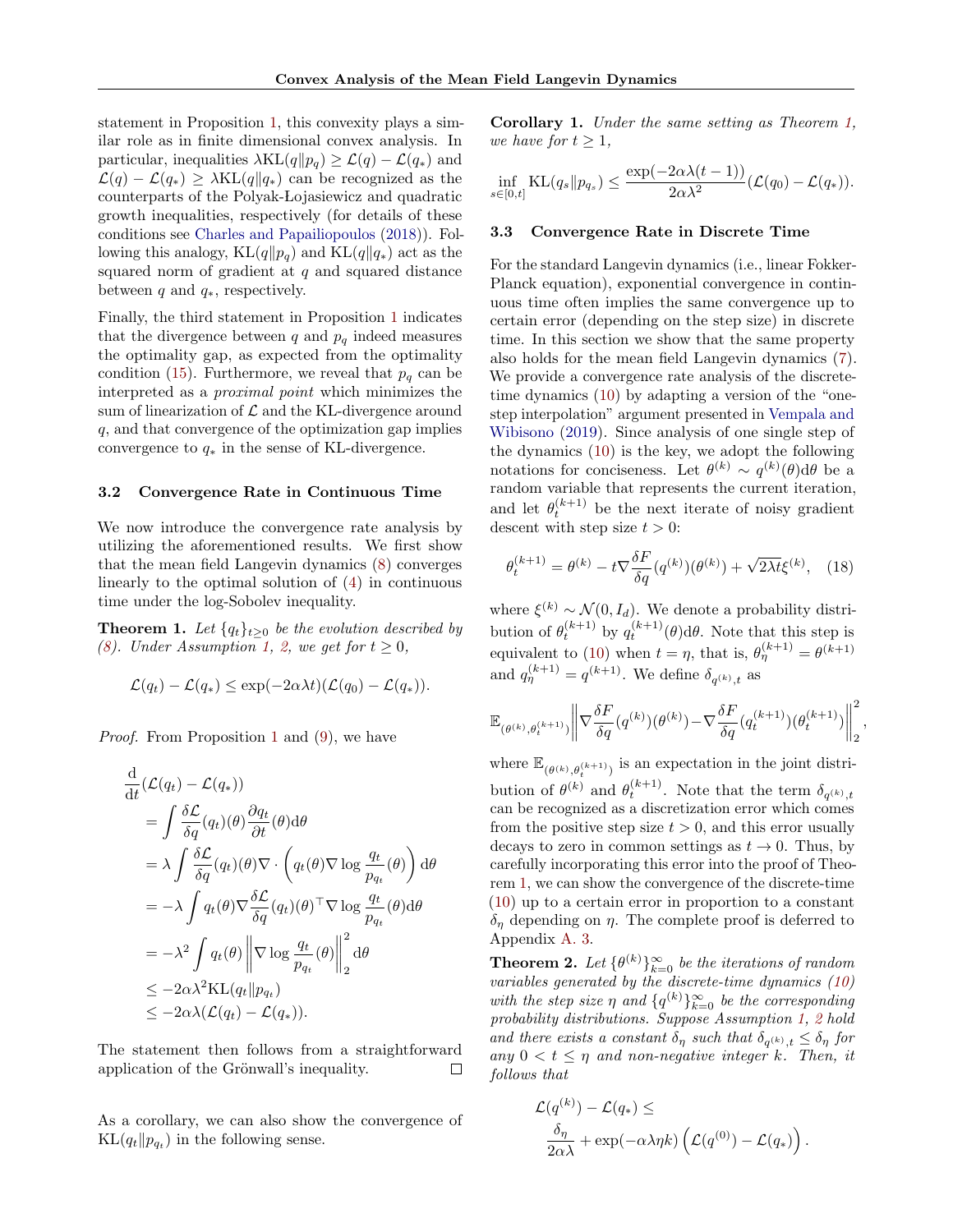Proof sketch. We first present the one-step analysis for iteration [\(18\)](#page-5-1) with step size  $\eta$ . Consider the stochastic differential equation:

<span id="page-6-1"></span>
$$
d\theta_t = -\nabla \frac{\delta F}{\delta q} (q^{(k)}) (\theta_0) dt + \sqrt{2\lambda} dW_t, \qquad (19)
$$

where  $\theta_0 = \theta^{(k)}$  and  $W_t$  is the Brownian motion in  $\mathbb{R}^d$ with  $W_0 = 0$ . Then, [\(18\)](#page-5-1) is the solution of this equation at time t. We denote by  $q_{0t}(\theta_0, \theta_t)$  the joint probability distribution of  $(\theta_0, \theta_t)$  for time t, and by  $q_{t|0}$ ,  $q_{0|t}$  and  $q_0$ ,  $q_t$  conditional and marginal distributions. That is,  $q_0 = q^{(k)}$ ,  $q_t = q_t^{(k+1)}$  (i.e.,  $\theta_t \stackrel{\text{d}}{=} \theta_t^{(k+1)}$ ), and

$$
q_{0t}(\theta_0, \theta_t) = q_0(\theta_0)q_{t|0}(\theta_t|\theta_0) = q_t(\theta_t)q_{0|t}(\theta_0|\theta_t).
$$

The continuity equation of  $q_{t|0}$  conditioning on  $\theta_0$  can be described as follows (see Section 7 of [Vempala and](#page-10-0) [Wibisono](#page-10-0) [\(2019\)](#page-10-0) for details):

$$
\frac{\partial q_{t|0}(\theta_t|\theta_0)}{\partial t} = \nabla \cdot \left( q_{t|0}(\theta_t|\theta_0) \nabla \frac{\delta F}{\delta q}(q_0)(\theta_0) \right) + \lambda \Delta q_{t|0}(\theta_t|\theta_0).
$$

Therefore, we obtain the following description of  $q_t$ :

$$
\frac{\partial q_t(\theta_t)}{\partial t} = \lambda \nabla \cdot \left( q_t(\theta_t) \nabla \log \frac{q_t}{p_{q_t}}(\theta_t) \right) \n+ \nabla \cdot \left\{ q_t(\theta_t) \left( \mathbb{E}_{\theta_0 | \theta_t} \left[ \nabla \frac{\delta F}{\delta q}(q_0)(\theta_0) \Big| \theta_t \right] \right. \n- \nabla \frac{\delta F}{\delta q}(q_t)(\theta_t) \right\},
$$
\n(20)

where  $p_{q_t}(\cdot) \propto \exp\left(-\frac{1}{\lambda} \nabla \frac{\delta F}{\delta q}(q_t)(\cdot)\right)$ . By Assumption [2](#page-2-2) and [\(20\)](#page-6-0), for  $0 \leq t \leq \eta$ , we have

$$
\frac{d\mathcal{L}}{dt}(q_t) = \int \frac{\delta \mathcal{L}}{\delta q}(q_t)(\theta) \frac{\partial q_t}{\partial t}(\theta) d\theta
$$
\n
$$
\leq -\frac{\lambda^2}{2} \int q_t(\theta) \left\| \nabla \log \frac{q_t}{p_{q_t}}(\theta) \right\|_2^2 d\theta
$$
\n
$$
+ \frac{1}{2} \mathbb{E}_{(\theta_0, \theta) \sim q_{0t}} \left\| \nabla \frac{\delta F}{\delta q}(q_0)(\theta_0) - \nabla \frac{\delta F}{\delta q}(q_t)(\theta) \right\|_2^2
$$
\n
$$
\leq -\alpha \lambda (\mathcal{L}(q_t) - \mathcal{L}(q_*)) + \frac{1}{2} \delta_{\eta},
$$

where we used  $(\theta_0, \theta_t) \stackrel{d}{=} (\theta^{(k)}, \theta_t^{(k+1)})$  to bound the last expectation by  $\delta_{q^{(k)},t} \leq \delta_{\eta}$ . Noting  $q_{\eta} = q^{(k+1)}$ and  $q_0 = q^{(k)}$ , Grönwall's inequality yields

$$
\mathcal{L}(q^{(k+1)}) - \mathcal{L}(q_*) - \frac{\delta_{\eta}}{2\alpha\lambda} \n\leq \exp(-\alpha\lambda\eta) \left( \mathcal{L}(q^{(k)}) - \mathcal{L}(q_*) - \frac{\delta_{\eta}}{2\alpha\lambda} \right).
$$

This reduction holds at every iteration of [\(19\)](#page-6-1), which concludes the proof.  $\Box$  The proof indicates that the continuous equation [\(20\)](#page-6-0) of the dynamics [\(19\)](#page-6-1) associated with noisy gradient descent contains a discretization error term compared to the continuous-time counterpart [\(7\)](#page-3-2). Usually, this error depends on the step size  $\eta$ , hence  $\eta$  should be chosen sufficiently small to achieve a required optimization accuracy. Moreover, to derive a convergence rate, the relationship between  $\eta$  and the discretization error should be explicitly characterized. The following lemma outlines this dependency in the case of mean field neural networks [\(13\)](#page-3-0).

<span id="page-6-3"></span>Lemma 1. Consider the loss minimization setting using mean field neural networks in Section [2.3](#page-3-7) with  $r(\theta) = ||\theta||_2^2$ . Suppose that  $\ell(\cdot, y)$  and  $h(\cdot, x)$  are differentiable and sufficiently smooth, that is, there exist positive constants  $C_1, \ldots, C_4$  such that  $|\partial_z \ell(z, y)| \leq C_1$ ,  $|\partial_z \ell(z, y) - \partial_z \ell(z', y)| \leq C_2 |z - z'|, \, \|\partial_\theta h_\theta(x)\|_2 \leq C_3,$ and  $\|\partial_{\theta}h_{\theta}(x) - \partial_{\theta}h_{\theta}(x)\|_2 \leq C_4 \|\theta - \theta'\|_2$ . Also suppose  $2\lambda' \eta < 1$  and the following condition holds for the iterate  $\theta^{(k)} \sim q^{(k)}(\theta) d\theta$ .

<span id="page-6-2"></span>
$$
\mathbb{E}_{\theta^{(k)}}[\|\theta^{(k)}\|_2^2] \le \frac{\eta C_1^2 C_3^2 + 2\lambda d}{2\eta \lambda'^2}.
$$
 (21)

Then, we get for any  $0 < t \leq \eta$ ,

$$
\delta_{q^{(k)},t} \le 40\eta (C_2^2 C_3^4 + (C_1 C_4 + 2\lambda')^2)(\eta C_1^2 C_3^2 + \lambda d).
$$
\n(22)

<span id="page-6-0"></span>In addition, the same bound as [\(21\)](#page-6-2) also holds for the second moment of the next iterate  $\|\theta^{(k+1)}\|_2$ .

This is to say,  $\delta_{q^{(k)},t} = O(\eta)$  for all k as long as [\(21\)](#page-6-2) holds for  $k = 0$ . Therefore, in combination with Theorem [2,](#page-5-2) we arrive at a convergence rate guarantee for the discrete-time dynamics in optimizing mean field neural networks (up to certain error). Specifically, the following Corollary implies an iteration complexity of  $O\left(\frac{1}{\epsilon \alpha^2 \lambda^2} \log \frac{1}{\epsilon}\right)$  to achieve an  $\epsilon$ -accurate solution.

Corollary 2. Consider the same setting as Lemma [1](#page-6-3) and suppose Assumption [2](#page-2-2) holds. Let  $\{\theta^{(k)}\}_{k=0}^{\infty}$  be the iterations of random variables generated by the discrete-time dynamics [\(10\)](#page-3-4) with the step size  $\eta = O(\epsilon \alpha \lambda)$  and  ${q^{(k)}}_{k=0}^{\infty}$  be the corresponding probability distributions. Then if the condition  $(21)$  is satisfied for the initial iterate  $\theta^{(0)} \sim q^{(0)}(\theta) d\theta$ , we know that for any step size  $2\lambda'\eta < 1$ , the following statement holds true for  $k = 0, 1, 2, 3...$ 

<span id="page-6-4"></span>
$$
\mathcal{L}(q^{(k)}) - \mathcal{L}(q_*) =
$$
  
\n
$$
O(\epsilon) + \exp(-O(\epsilon \alpha^2 \lambda^2 k)) \left( \mathcal{L}(q^{(0)}) - \mathcal{L}(q_*) \right). \quad (23)
$$

Finally, we remark that discretization error induced by finite-particle approximation can also be controlled via a direct application of Theorem 3 of [Mei et al.](#page-9-3) [\(2018\)](#page-9-3). However, such finite-particle error grows exponentially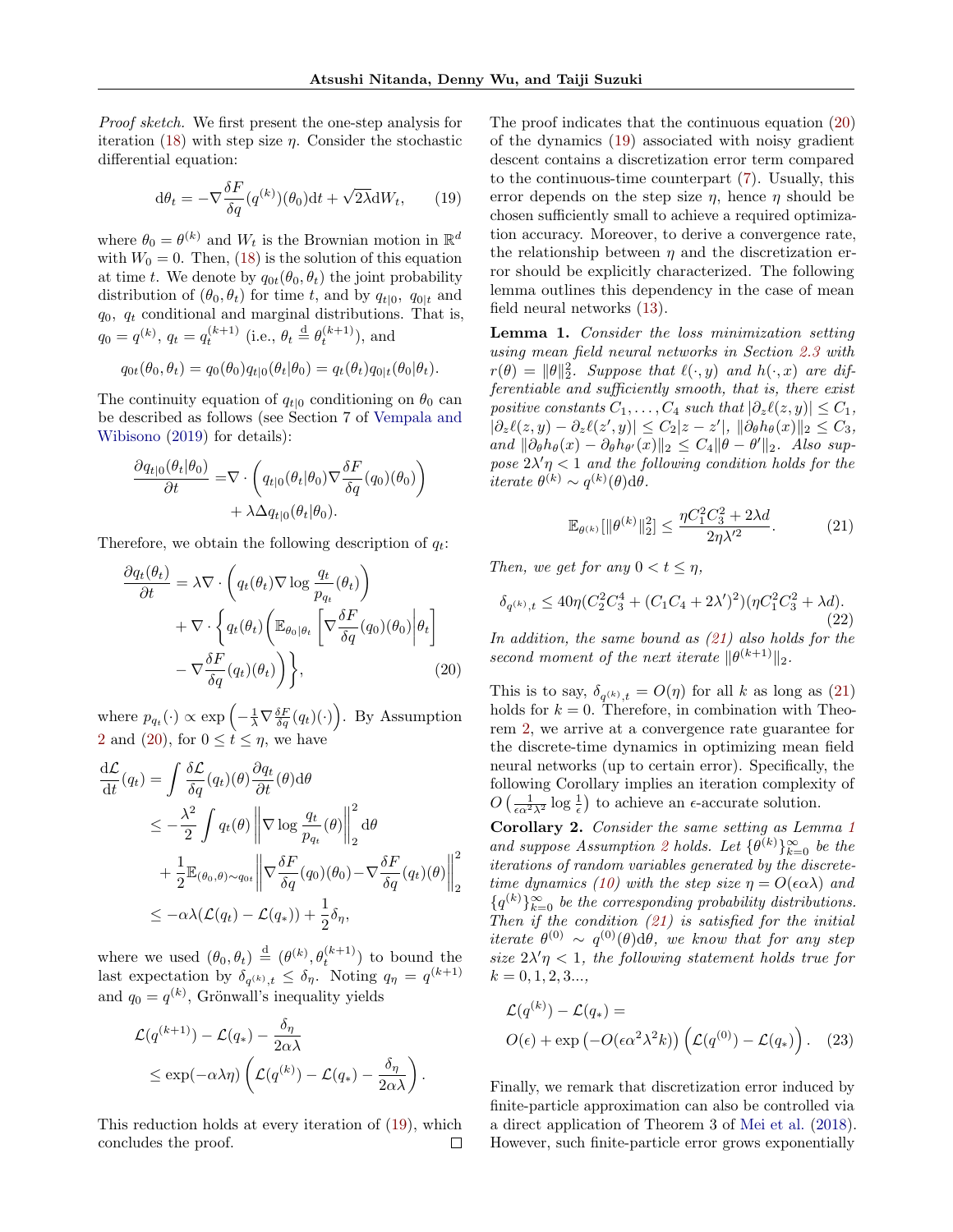with the time horizon, and thus is not negligible unless the exponent in the linear convergence [\(23\)](#page-6-4) is sufficiently large. In future work, we intend to investigate conditions under which such exponential dependence can be avoided (e.g., as in [Chen et al.](#page-8-10) [\(2020b\)](#page-8-10)).

# 4 PRIMAL-DUAL VIEWPOINT

As seen in Section [3,](#page-4-5) the proximal Gibbs distribution  $p_q$  plays an important role in our convergence rate analysis. In this section, we complement the previous results by presenting a primal and dual perspective of this proximal distribution in the (regularized) empirical risk minimization setting. Based on this connection, we show that the duality gap can be minimized by the mean field Langevin dynamics [\(7\)](#page-3-2).

## 4.1 Primal-dual Problem

We first introduce a primal-dual formulation of the empirical risk minimization problem. For a train dataset  $\{(x_i, y_i)\}_{i=1}^n$  and differentiable convex loss function:  $\ell(z, y)$  in z, we consider the minimization of the following regularized empirical risk:

<span id="page-7-0"></span>
$$
\mathcal{L}(q) = \frac{1}{n} \sum_{i=1}^{n} \ell(h_q(x_i), y_i) + \lambda' \mathbb{E}_{\theta \sim q}[\|\theta\|_2^2] + \lambda \mathbb{E}_q[\log q].
$$
\n(24)

Note that this problem is a special case of [\(4\)](#page-2-0) by setting  $F(q) = \frac{1}{n} \sum_{i=1}^{n} \ell(h_q(x_i), y_i) + \lambda' \mathbb{E}_{\theta \sim q}[\|\theta\|_2^2]$ . Write  $\ell_i(z) = \ell(z, y_i)$  and  $\ell_i^*(\cdot)$  as its Fenchel conjugate, i.e.,

$$
\ell_i^*(z^*) = \sup_{z \in \mathbb{R}} \{zz^* - \ell_i(z)\}. \text{ for } z^* \in \mathbb{R}
$$

Also, for any given vector  $g = \{g_i\}_{i=1}^n \in \mathbb{R}^n$ , we define

$$
q_g(\theta) = \exp\left(-\frac{1}{\lambda}\left(\frac{1}{n}\sum_{i=1}^n h_{\theta}(x_i)g_i + \lambda' \|\theta\|_2^2\right)\right).
$$

Then, the dual problem of [\(24\)](#page-7-0) is defined as

<span id="page-7-1"></span>
$$
\max_{g \in \mathbb{R}^n} \left\{ \mathcal{D}(g) = -\frac{1}{n} \sum_{i=1}^n \ell_i^*(g_i) - \lambda \log \int q_g(\theta) d\theta \right\}.
$$
\n(25)

The duality theorem [\(Rockafellar,](#page-10-9) [1970;](#page-10-9) [Bauschke et al.,](#page-8-11) [2011;](#page-8-11) [Oko et al.,](#page-9-22) [2022\)](#page-9-22) guarantees the relationship  $\mathcal{D}(g) \leq \mathcal{L}(q)$  for any  $g \in \mathbb{R}^n$  and  $q \in \mathcal{P}$ , and it is known that the duality gap  $\mathcal{L}(q) - \mathcal{D}(q)$  vanishes at the solutions of [\(24\)](#page-7-0) and [\(25\)](#page-7-1) when they exist. In our problem setting, it is possible to establish a stronger and more precise result.

We denote  $g_q = \{\partial_z \ell(z, y_i)|_{z=h_q(x_i)}\}_{i=1}^n \in \mathbb{R}^n \ (q \in \mathcal{P}).$ The following theorem exactly characterizes the duality gap  $\mathcal{L}(q) - \mathcal{D}(g_q)$  between  $q \in \mathcal{P}$  and  $g_q \in \mathbb{R}^n$  via the proximal Gibbs distribution  $p_q$ .

<span id="page-7-2"></span>**Theorem 3** (Duality Theorem). Suppose  $\ell(\cdot, y)$  is convex and differentiable. For any  $q \in \mathcal{P}$  the duality gap between  $q \in \mathcal{P}$  and  $g_q$  of the problems [\(24\)](#page-7-0) and [\(25\)](#page-7-1) is

$$
0 \leq \mathcal{L}(q) - \mathcal{D}(g_q) = \lambda \text{KL}(q||p_q).
$$

We make the following observations. First, this theorem can be seen as a refinement of Proposition [1,](#page-4-0) in which  $\lambda KL(q||p_q)$  upper bounds the optimality gap  $\mathcal{L}(q) - \mathcal{L}(q_*)$  in the general setting. Theorem [3](#page-7-2) reveals that  $\lambda KL(q||p_q)$  is exactly the duality gap  $\mathcal{L}(q) - \mathcal{D}(g_q)$ for the empirical risk minimization problems. Second, because of the relationship  $p_q(\theta) = \frac{q_{g_q}(\theta)}{\int_{\theta} q_q(\theta)}$  $\frac{q_{g_q}(\theta)}{\int q_{g_q}(\theta) d\theta}$ , we notice that the proximal Gibbs distribution  $p_q$  of q can be seen as a "round trip" between the primal and dual spaces:  $q \to g_q \to q_{g_q} \propto p_q$ ; the equation  $\mathcal{L}(q) - \mathcal{D}(g_q) = \lambda \text{KL}(q||p_q)$  gives an interesting relationship among these variables. Third, Combining Theorem [3](#page-7-2) and the duality theorem (e.g., see Proposi-tion 1 of [Oko et al.](#page-9-22) [\(2022\)](#page-9-22)):  $\mathcal{D}(q) \leq \mathcal{L}(q)$  for any  $q \in \mathcal{P}$ and  $g \in \mathbb{R}^n$ , we see that  $g_{q_*}$  is the solution of the dual problem [\(25\)](#page-7-1).

Another interesting quantity to investigate is the primal objective  $\mathcal{L}(p_q)$  of the proximal Gibbs distribution  $p_q$ . The next theorem gives an upper bound on a duality gap between  $p_q$  and a dual variable  $g_q$ .

<span id="page-7-3"></span>Theorem 4 (Second Duality Theorem). Suppose  $\ell(\cdot, y)$  is convex and C<sub>2</sub>-smooth, that is,  $|\partial_z \ell(z, y) - \ell(z, y)|$  $\partial_z \ell(z', y) \leq C_2 |z - z'|$ , and  $|h_\theta(x)| \leq B$ . Then for any  $q \in \mathcal{P}$ , the duality gap between  $p_q \in \mathcal{P}$  and  $g_q$  of the problems [\(24\)](#page-7-0) and [\(25\)](#page-7-1) satisfies

$$
0 \leq \mathcal{L}(p_q) - \mathcal{D}(g_q) \leq (\lambda + 2B^2 C_2) \text{KL}(q||p_q).
$$

This theorem provides a new choice for solving the problem  $(24)$ . That is, after obtaining q by the optimization, we can alternatively utilize  $p_q$  as an alternative solution, which may be efficiently approximated by sampling methods for Gibbs distributions.

#### 4.2 Convergence of Duality Gap

 $\boldsymbol{s}$ 

Combining Theorem [3](#page-7-2) with Corollary [1,](#page-5-3) we see that mean field Langevin dynamics solves both the primal and dual problems in the following sense.

**Corollary 3.** Consider the evolution  $\{q_t\}_{t>0}$ , which satisfies  $(8)$  for the problem  $(24)$  under the same set-tings as in Corollary [1](#page-5-3) and Theorem [3.](#page-7-2) Let  $\{g_{q_t}\}_{t\geq 0}$ be the associated dynamics in  $\mathbb{R}^n$ . Then for  $t \geq 1$ ,

$$
\inf_{\epsilon[0,t]}\{\mathcal{L}(q_s) - \mathcal{D}(g_{g_s})\}\
$$
  

$$
\leq \frac{\exp(-2\alpha\lambda(t-1))}{2\alpha\lambda}(\mathcal{L}(q_0) - \mathcal{L}(q_*)).
$$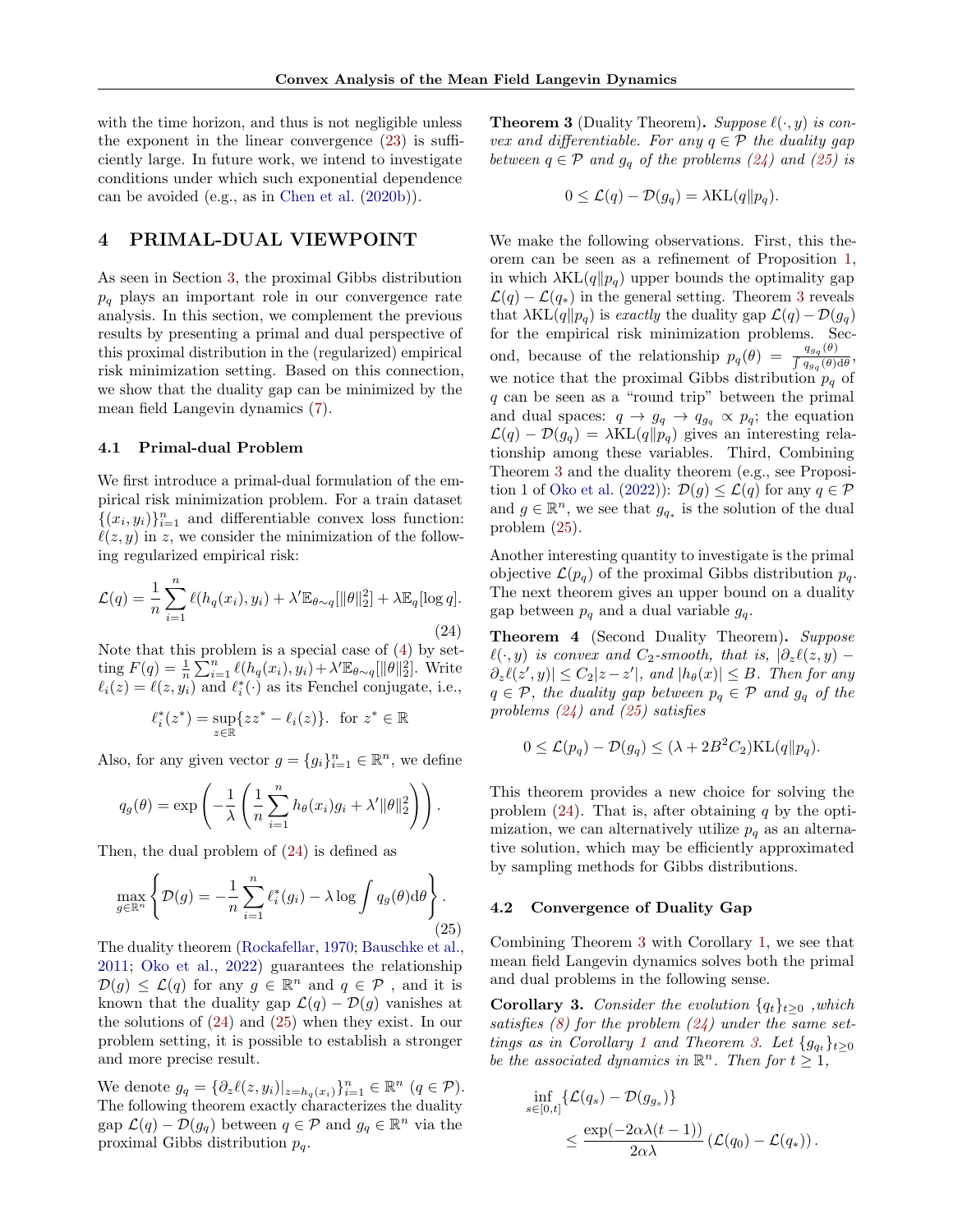Thus, we can conclude that mean field Langevin dynamics also solves the dual problem, that is,  $\mathcal{D}(g_{q_t})$ also converges to  $\mathcal{D}(g_{q_*})$ . Following the same reasoning, we can derive a corollary of Theorem [4](#page-7-3) demonstrating the convergence of  $\mathcal{L}(p_{q_t}) - \mathcal{D}(g_{g_t}).$ 

Evaluation of duality gap. One benefit of this primal-dual formulation is that we can observe the optimization gap by computing the duality gap  $\mathcal{L}(q)-\mathcal{D}(g)$ or  $\mathcal{L}(p_q) - \mathcal{D}(g)$ , without the knowledge of the optimal value  $\mathcal{L}(q_*)$ . In Figure [2](#page-8-12) we empirically demonstrate the duality gap on a regression problem with the squared loss. We set  $n = 1000, d = 5$ , and consider a simple student-teacher setting, where the teacher model is a two-layer sigmoid network with orthogonal neurons, and the student model  $h_{\Theta}$  is a two-layer mean field neural network of width  $M = 1000$  with tanh activation. The student model is optimized by the noisy gradient descent with  $\eta = 0.01$ , and we use the Langevin algorithm to obtain approximate samples from the proximal Gibbs distribution  $p_q$ . For the primal objective  $\mathcal{L}$ , we adopt the k-nearest neighbors estimator [\(Kozachenko](#page-9-25) [and Leonenko,](#page-9-25) [1987\)](#page-9-25) with  $k = 10$  to estimate the entropy; for the dual objective  $\mathcal{D}$ , the approximation of the log integral term is described in Appendix [B. 1.](#page-2-5)

<span id="page-8-12"></span>

4 set  $\lambda = \lambda' = 10^{-2}$ . Figure 2: Illustration of duality gap: twolayer tanh network optimizing the empirical squared error. We

Observe that towards the end of training, the primal  $(\mathcal{L}(q)$  and  $\mathcal{L}(p_q)$  and dual  $(\mathcal{D}(g_q))$  objectives become close, which is consistent with Theorem [3](#page-7-2) and [4.](#page-7-3)

# Conclusion

We established quantitative global convergence guarantee for the mean field Langevin dynamics in both continuous- and discrete-time, by adapting convex optimization techniques into the space of measures, in combination with standard analysis of the Langevin dynamics. Looking forward, an interesting future direction is to conduct the analysis under weaker isoperimetry conditions such as the Poincaré inequality, which covers more general objectives. It is also important to refine our convergence result (e.g., exponential dependence on  $1/\lambda$  in the LSI constant) under additional structure of the learning problem. Another interesting direction is to explore applications of the mean field dynamics beyond the optimization of neural networks.

#### Acknowledgment

AN was partially supported by JSPS KAKENHI (19K20337) and JST-PRESTO (JPMJPR1928). DW was partially supported by NSERC and LG Electronics. TS was partially supported by JSPS KAKENHI (18H03201), Japan Digital Design and JST CREST.

#### References

- <span id="page-8-3"></span>Akiyama, S. and Suzuki, T. (2021). On learnability via gradient method for two-layer relu neural networks in teacher-student setting. In Proceedings of International Conference on Machine Learning 38, pages 152–162.
- <span id="page-8-13"></span>Bakry, D. and Emery, M. (1985). Diffusions hypercontractives in sem. probab. xix lnm 1123.
- <span id="page-8-2"></span>Bakry, D., Gentil, I., and Ledoux, M. (2013). Analysis and geometry of Markov diffusion operators, volume 348. Springer Science & Business Media.
- <span id="page-8-11"></span>Bauschke, H. H., Combettes, P. L., et al. (2011). Convex analysis and monotone operator theory in Hilbert spaces, volume 408. Springer.
- <span id="page-8-6"></span>Bou-Rabee, N. and Eberle, A. (2021). Mixing time guarantees for unadjusted hamiltonian monte carlo.  $arXiv$  e-prints, pages arXiv–2105.
- <span id="page-8-5"></span>Bou-Rabee, N. and Schuh, K. (2020). Convergence of unadjusted hamiltonian monte carlo for mean-field models. arXiv preprint arXiv:2009.08735.
- <span id="page-8-9"></span>Charles, Z. and Papailiopoulos, D. (2018). Stability and generalization of learning algorithms that converge to global optima. In Proceedings of International Conference on Machine Learning 35, pages 745–754.
- <span id="page-8-4"></span>Chen, Z., Cao, Y., Gu, Q., and Zhang, T. (2020a). A generalized neural tangent kernel analysis for two-layer neural networks. arXiv preprint arXiv:2002.04026.
- <span id="page-8-10"></span>Chen, Z., Rotskoff, G. M., Bruna, J., and Vanden-Eijnden, E. (2020b). A dynamical central limit theorem for shallow neural networks. arXiv preprint arXiv:2008.09623.
- <span id="page-8-7"></span>Chizat, L. (2021a). Convergence rates of gradient methods for convex optimization in the space of measures. arXiv preprint arXiv:2105.08368.
- <span id="page-8-1"></span>Chizat, L. (2021b). Sparse optimization on measures with over-parameterized gradient descent. Mathematical Programming, pages 1–46.
- <span id="page-8-8"></span>Chizat, L. (2022). Mean-field langevin dynamics: Exponential convergence and annealing. arXiv preprint arXiv:2202.01009.
- <span id="page-8-0"></span>Chizat, L. and Bach, F. (2018). On the global convergence of gradient descent for over-parameterized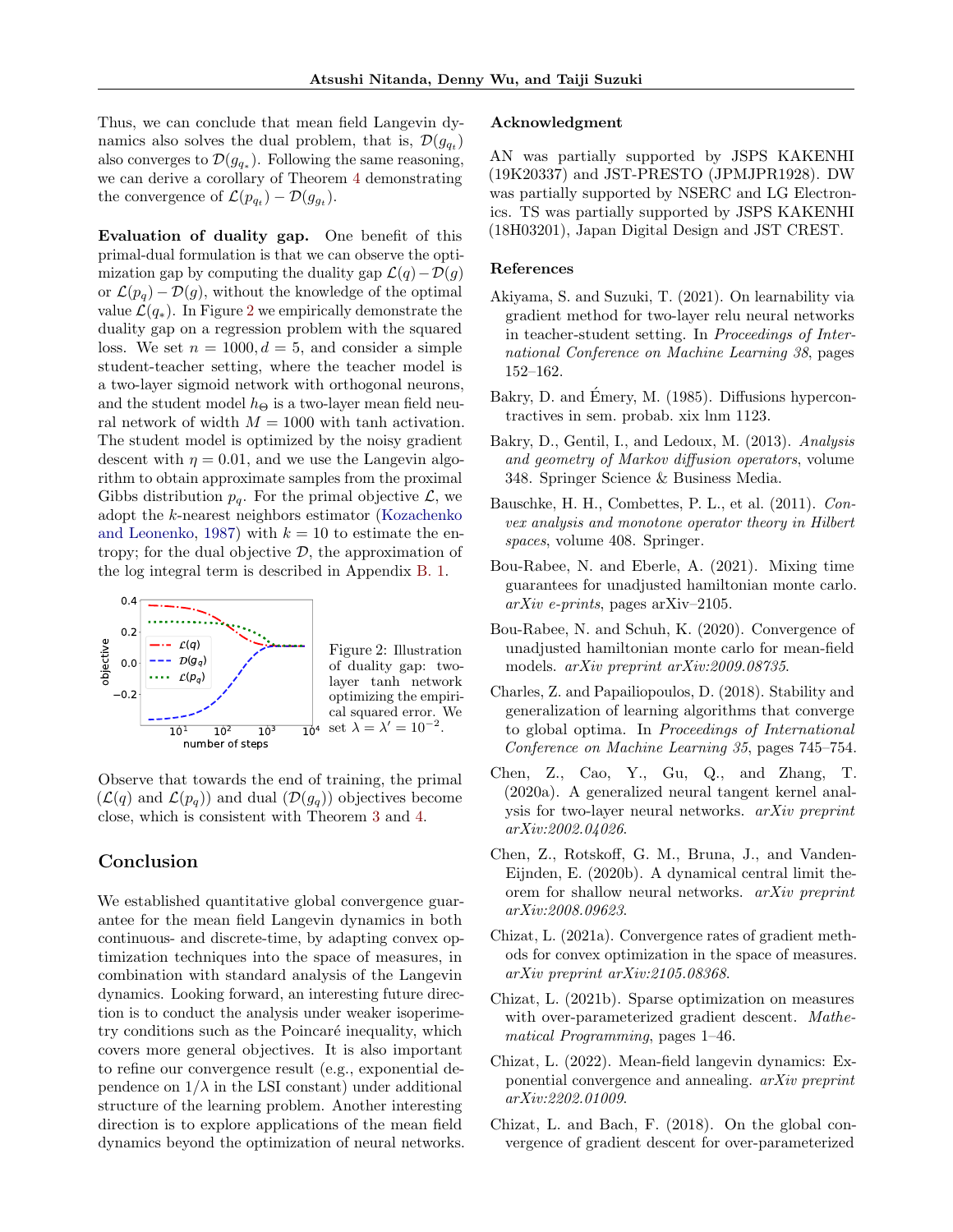models using optimal transport. In Advances in Neural Information Processing Systems 31, pages 3040–3050.

- <span id="page-9-16"></span>Dalalyan, A. S. (2014). Theoretical guarantees for approximate sampling from smooth and log-concave densities. arXiv preprint arXiv:1412.7392.
- <span id="page-9-12"></span>Dalalyan, A. S. (2017). Further and stronger analogy between sampling and optimization: Langevin monte carlo and gradient descent. *arXiv preprint* arXiv:1704.04752.
- <span id="page-9-17"></span>Durmus, A. and Moulines, E. (2017). Nonasymptotic convergence analysis for the unadjusted langevin algorithm. The Annals of Applied Probability, 27(3):1551–1587.
- <span id="page-9-21"></span>Eberle, A., Guillin, A., and Zimmer, R. (2019). Quantitative harris-type theorems for diffusions and mckean– vlasov processes. Transactions of the American Mathematical Society, 371(10):7135–7173.
- <span id="page-9-15"></span>Erdogdu, M. A. and Hosseinzadeh, R. (2020). On the convergence of langevin monte carlo: The interplay between tail growth and smoothness. arXiv preprint arXiv:2005.13097.
- <span id="page-9-18"></span>Erdogdu, M. A., Hosseinzadeh, R., and Zhang, M. S. (2021). Convergence of langevin monte carlo in chisquared and rényi divergence.
- <span id="page-9-1"></span>Ghorbani, B., Mei, S., Misiakiewicz, T., and Montanari, A. (2019). Limitations of lazy training of two-layers neural network. In Advances in Neural Information Processing Systems 32, pages 9111–9121.
- <span id="page-9-20"></span>Guillin, A., Liu, W., Wu, L., and Zhang, C. (2019). Uniform poincar  $\{\ee\}$  and logarithmic sobolev inequalities for mean field particles systems. arXiv preprint arXiv:1909.07051.
- <span id="page-9-9"></span>Guillin, A., Liu, W., Wu, L., and Zhang, C. (2021). The kinetic fokker-planck equation with mean field interaction. Journal de Mathématiques Pures et Appliquées,  $150:1-23$ .
- <span id="page-9-24"></span>Holley, R. and Stroock, D. (1987). Logarithmic sobolev inequalities and stochastic ising models. Journal of statistical physics, 46(5-6):1159–1194.
- <span id="page-9-6"></span>Hu, K., Ren, Z., Siska, D., and Szpruch, L. (2019). Mean-field langevin dynamics and energy landscape of neural networks. arXiv preprint arXiv:1905.07769.
- <span id="page-9-7"></span>Jabir, J.-F., Šiška, D., and Szpruch, L. (2019). Meanfield neural odes via relaxed optimal control. arXiv preprint arXiv:1912.05475.
- <span id="page-9-0"></span>Jacot, A., Gabriel, F., and Hongler, C. (2018). Neural tangent kernel: Convergence and generalization in neural networks. In Advances in Neural Information Processing Systems 31, pages 8580–8589.
- <span id="page-9-4"></span>Javanmard, A., Mondelli, M., and Montanari, A. (2019). Analysis of a two-layer neural network via displacement convexity. *arXiv preprint arXiv:1901.01375*.
- <span id="page-9-11"></span>Jordan, R., Kinderlehrer, D., and Otto, F. (1998). The variational formulation of the fokker–planck equation. SIAM journal on mathematical analysis, 29(1):1–17.
- <span id="page-9-8"></span>Kazeykina, A., Ren, Z., Tan, X., and Yang, J. (2020). Ergodicity of the underdamped mean-field langevin dynamics. arXiv preprint arXiv:2007.14660.
- <span id="page-9-23"></span>Kent, C., Blanchet, J., and Glynn, P. (2021). Frankwolfe methods in probability space. *arXiv preprint* arXiv:2105.05352.
- <span id="page-9-25"></span>Kozachenko, L. and Leonenko, N. N. (1987). Sample estimate of the entropy of a random vector. Problemy Peredachi Informatsii, 23(2):9–16.
- <span id="page-9-14"></span>Li, X., Wu, Y., Mackey, L., and Erdogdu, M. A. (2019). Stochastic runge-kutta accelerates langevin monte carlo and beyond. In Advances in Neural Information Processing Systems 32, pages 7748–7760.
- <span id="page-9-5"></span>Mei, S., Misiakiewicz, T., and Montanari, A. (2019). Mean-field theory of two-layers neural networks: dimension-free bounds and kernel limit. arXiv preprint arXiv:1902.06015.
- <span id="page-9-3"></span>Mei, S., Montanari, A., and Nguyen, P.-M. (2018). A mean field view of the landscape of two-layer neural networks. Proceedings of the National Academy of Sciences, 115(33):E7665–E7671.
- <span id="page-9-26"></span>Menz, G. and Schlichting, A. (2014). Poincaré and logarithmic sobolev inequalities by decomposition of the energy landscape. The Annals of Probability, 42(5):1809–1884.
- <span id="page-9-13"></span>Milstein, G. N. and Tretyakov, M. V. (2013). Stochastic numerics for mathematical physics. Springer Science & Business Media.
- <span id="page-9-19"></span>Monmarch´e, P. (2017). Long-time behaviour and propagation of chaos for mean field kinetic particles. Stochastic Processes and their Applications, 127(6):1721–1737.
- <span id="page-9-2"></span>Nitanda, A. and Suzuki, T. (2017). Stochastic particle gradient descent for infinite ensembles. arXiv preprint arXiv:1712.05438.
- <span id="page-9-10"></span>Nitanda, A., Wu, D., and Suzuki, T. (2021). Particle dual averaging: Optimization of mean field neural networks with global convergence rate analysis. In Advances in Neural Information Processing Systems 34.
- <span id="page-9-22"></span>Oko, K., Suzuki, T., Nitanda, A., and Wu, D. (2022). Particle stochastic dual coordinate ascent: Exponential convergent algorithm for mean field neural network optimization. In Proceedings of the 10th International Conference on Learning Representations.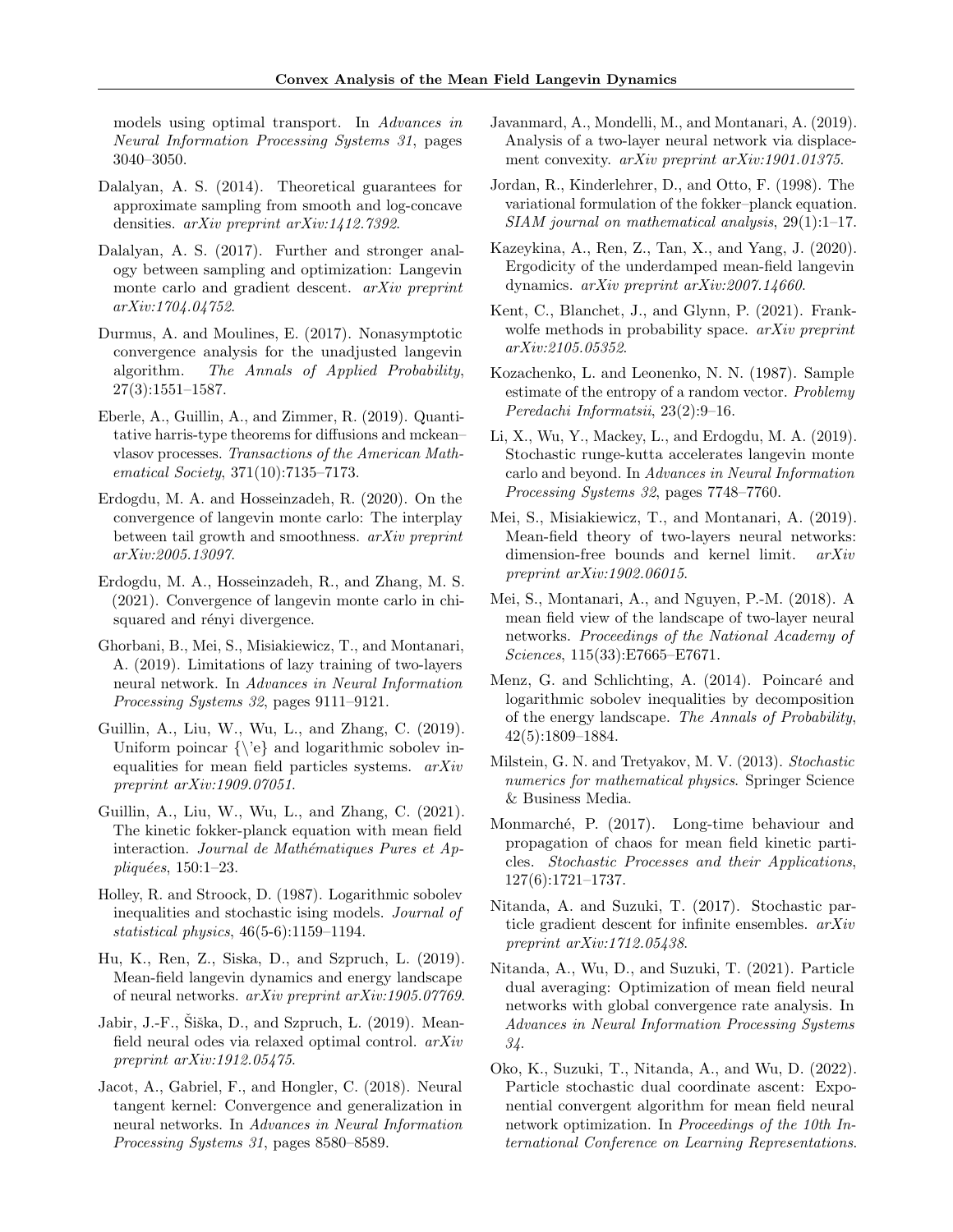- <span id="page-10-9"></span>Rockafellar, R. T. (1970). Convex Analysis. Princeton University Press, Princeton.
- <span id="page-10-5"></span>Rotskoff, G. M., Jelassi, S., Bruna, J., and Vanden-Eijnden, E. (2019). Global convergence of neuron birth-death dynamics. In Proceedings of International Conference on Machine Learning 36, pages 9689–9698.
- <span id="page-10-2"></span>Rotskoff, G. M. and Vanden-Eijnden, E. (2018). Parameters as interacting particles: long time convergence and asymptotic error scaling of neural networks. In Advances in Neural Information Processing Systems 31, pages 7146–7155.
- <span id="page-10-4"></span>Sirignano, J. and Spiliopoulos, K. (2020). Mean field analysis of neural networks: A central limit theorem. Stochastic Processes and their Applications, 130(3):1820–1852.
- <span id="page-10-1"></span>Suzuki, T. (2019). Adaptivity of deep relu network for learning in besov and mixed smooth besov spaces: optimal rate and curse of dimensionality. In Proceedings of the 7th International Conference on Learning Representations.
- <span id="page-10-0"></span>Vempala, S. and Wibisono, A. (2019). Rapid convergence of the unadjusted langevin algorithm: Isoperimetry suffices. In Advances in Neural Information Processing Systems 32, pages 8094–8106.
- <span id="page-10-7"></span>Villani, C. (2009). Hypocoercivity.
- <span id="page-10-6"></span>Wei, C., Lee, J. D., Liu, Q., and Ma, T. (2019). Regularization matters: Generalization and optimization of neural nets vs their induced kernel. In Advances in Neural Information Processing Systems 32, pages 9712–9724.
- <span id="page-10-3"></span>Wibisono, A. (2018). Sampling as optimization in the space of measures: The langevin dynamics as a composite optimization problem. In Proceedings of Conference on Learning Theory 31, pages 2093–3027.
- <span id="page-10-8"></span>Ying, L. (2020). Mirror descent algorithms for minimizing interacting free energy. Journal of Scientific Computing, 84(3):1–14.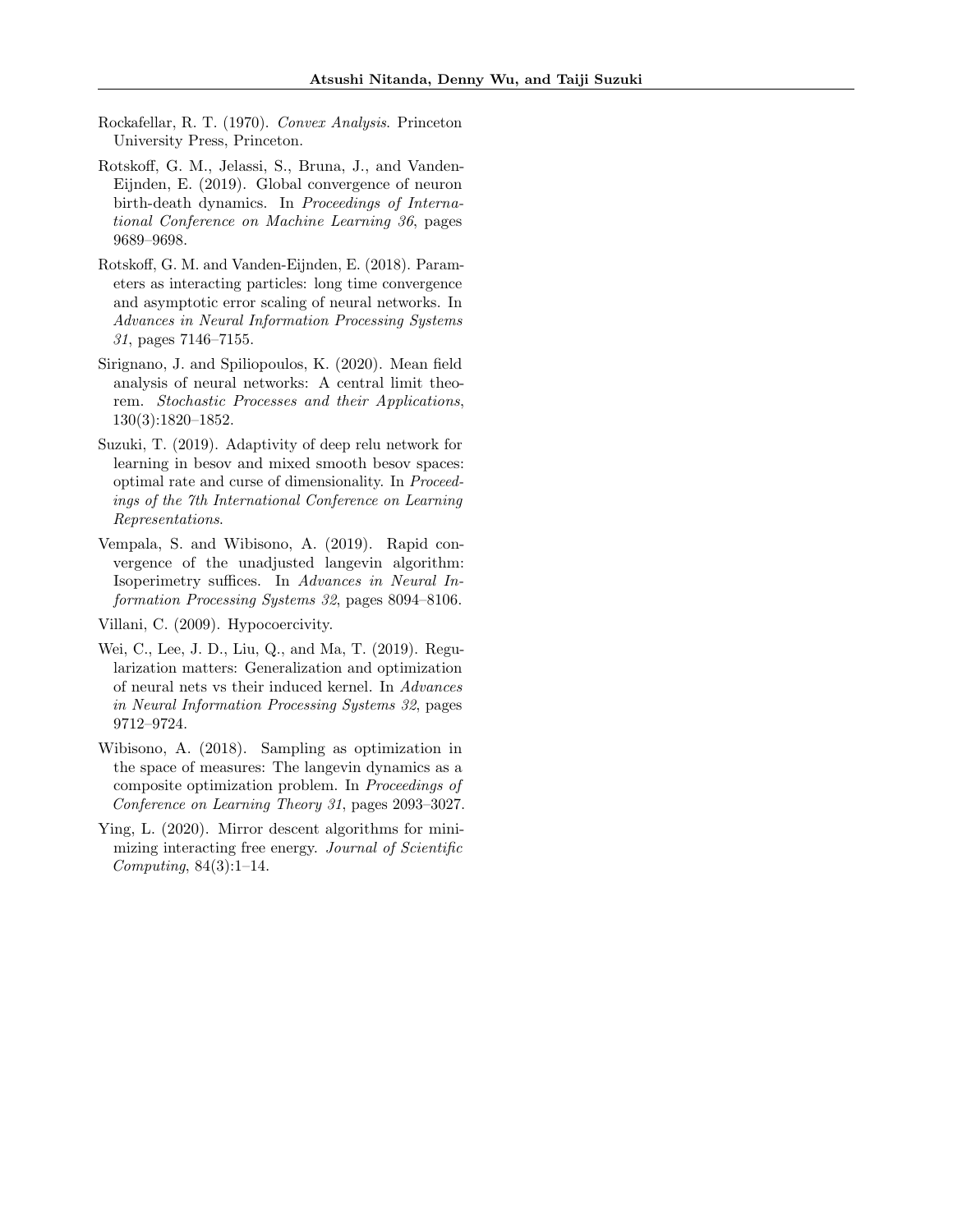# Appendix: Convex Analysis of Mean Field Langevin Dynamics

# A OMITTED PROOFS

#### A. 1 Preliminaries: Log-Sobolev Inequality

For the proximal Gibbs distribution [\(14\)](#page-3-8) of the mean field neural network, we can verify that the log-Sobolev inequality (Assumption [2\)](#page-2-2) holds uniformly over q under the boundedness assumptions on  $\partial_z\ell(z, y)$  and  $h_\theta(x)$  and  $\ell_2$ -regularization  $r(\theta) = ||\theta||_2^2$  by utilizing the following two facts. Specifically, these two facts indicate that the Gibbs distribution  $p_q$  whose potential is the sum of strongly concave function and bounded perturbation satisfies the log-Sobolev inequality.

It is well-known that strongly log-concave densities satisfy the LSI with a dimension-free constant (up to the spectral norm of the covariance).

**Example A** [\(Bakry and](#page-8-13) Émery [\(1985\)](#page-8-13)). Let  $q \propto \exp(-f)$  be a probability density, where  $f : \mathbb{R}^p \to \mathbb{R}$  is a smooth function. If there exists  $c > 0$  such that  $\nabla^2 f \succeq cI_p$ , then  $q(\theta)$ d $\theta$  satisfies Log-Sobolev inequality with constant c.

In addition, the log-Sobolev inequality is preserved under bounded perturbation, as originally shown in [Holley](#page-9-24) [and Stroock](#page-9-24) [\(1987\)](#page-9-24).

**Lemma A** [\(Holley and Stroock](#page-9-24) [\(1987\)](#page-9-24)). Let  $q(\theta)$ d $\theta$  be a probability distribution on  $\mathbb{R}^p$  satisfying the log-Sobolev inequality with a constant  $\alpha$ . For a bounded function  $B:\mathbb{R}^p\to\mathbb{R}$ , we define a probability distribution  $q_B(\theta)$ d $\theta$  as follows:

$$
q_B(\theta) d\theta = \frac{\exp(B(\theta))q(\theta)}{\mathbb{E}_q[\exp(B(\theta))]} d\theta.
$$

Then,  $q_B d\theta$  satisfies the log-Sobolev inequality with a constant  $\alpha / \exp(4||B||_{\infty})$ .

In our case, if  $|\partial_z \ell(z, y)| \leq C_1$ ,  $|h_{\theta}(x)| \leq C_5$ , and  $r(\theta) = ||\theta||_2^2$ , then the proximal Gibbs distribution [\(14\)](#page-3-8) satisfies the log-Sobolev inequality with a constant  $\alpha = \frac{2\lambda'}{\lambda \exp\left(dC_{\lambda}\right)}$  $\frac{2\lambda}{\lambda \exp(4C_1C_5\lambda^{-1})}$ . We remark that the exponential dependence in the LSI constant may be unavoidable in the most general setting [\(Menz and Schlichting,](#page-9-26) [2014\)](#page-9-26).

## A. 2 Continuous Time Analysis

Proof of Corollary [1.](#page-5-3) In the same way as the proof of Theorem [1,](#page-5-0)

$$
2\alpha\lambda^{2}\mathrm{KL}(q_s\|p_{q_s}) \leq -\frac{\mathrm{d}}{\mathrm{d}s}(\mathcal{L}(q_s) - \mathcal{L}(q_*)).
$$

By taking integral of this inequality on the interval  $[t - 1, t]$   $(t \in \mathbb{N})$ , we get

$$
2\alpha\lambda^2 \int_{t-1}^t \mathrm{KL}(q_s \| p_{q_s}) \mathrm{d}s \le \mathcal{L}(q_{t-1}) - \mathcal{L}(q_*) - (\mathcal{L}(q_t) - \mathcal{L}(q_*))
$$
  

$$
\le \exp(-2\alpha\lambda(t-1))(\mathcal{L}(q_0) - \mathcal{L}(q_*)).
$$

Therefore, there exists  $s_t \in [t-1, t]$   $(t \in \mathbb{N})$  such that

$$
\mathrm{KL}(q_{s_t} \| p_{q_{s_t}}) \le \frac{\exp(-2\alpha\lambda(t-1))}{2\alpha\lambda^2} (\mathcal{L}(q_0) - \mathcal{L}(q_*)).
$$

By taking the infimum of  $KL(q_s||p_{q_s})$  over  $[0, t]$   $(t \in \mathbb{N})$ , we have

$$
\inf_{s\in[0,t]} \mathrm{KL}(q_s\|p_{q_s}) \leq \frac{\exp(-2\alpha\lambda(t-1))}{2\alpha\lambda^2}(\mathcal{L}(q_0)-\mathcal{L}(q_*)).
$$

 $\Box$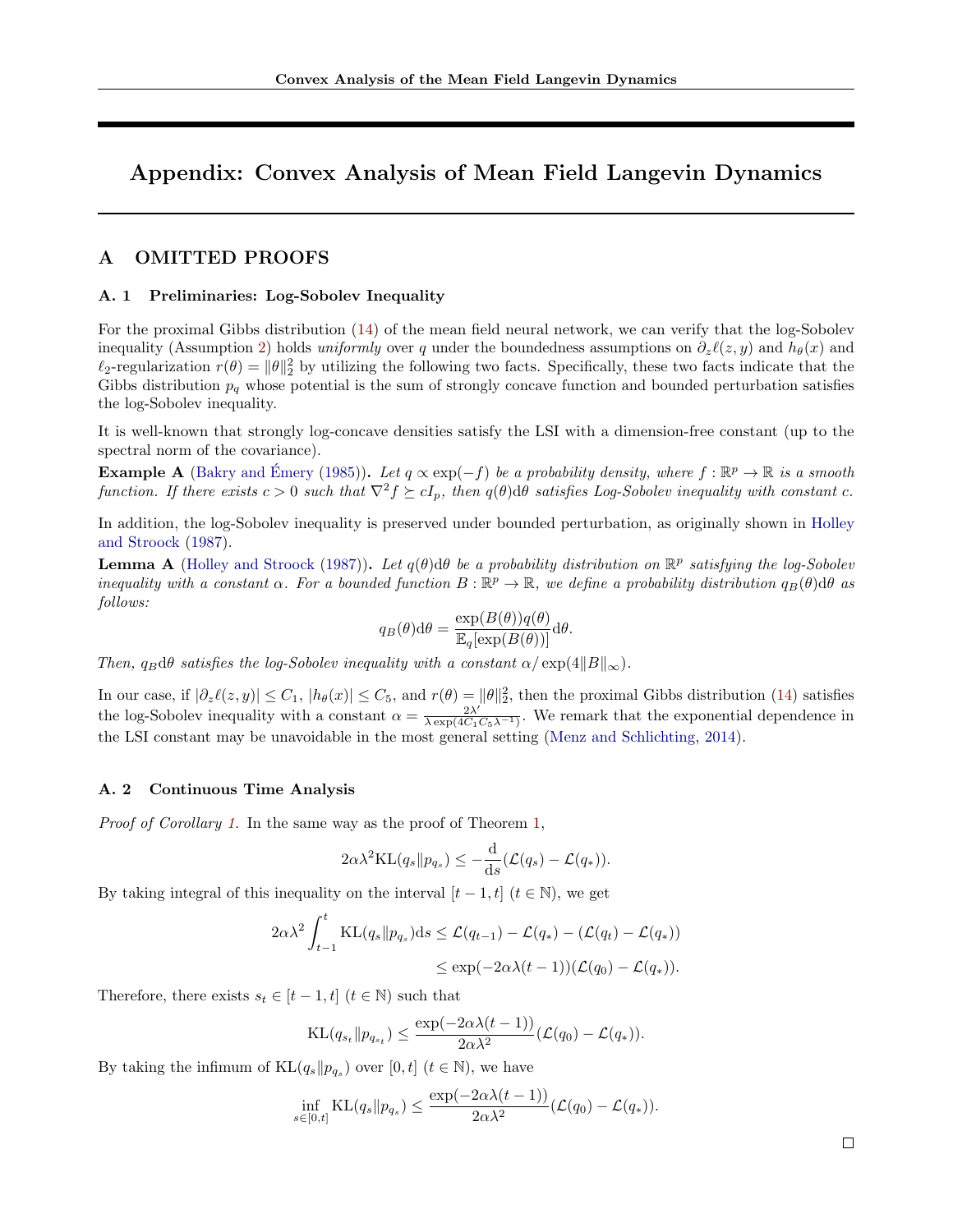### A. 3 Discrete Time Analysis

Proof of Theorem [2.](#page-5-2) We first present the one step analysis for the iteration [\(18\)](#page-5-1) with the step size  $\eta$ . Let us consider the stochastic differential equation:

<span id="page-12-1"></span>
$$
d\theta_t = -\nabla \frac{\delta F}{\delta q} (q^{(k)}) (\theta_0) dt + \sqrt{2\lambda} dW_t,
$$
\n(26)

where  $\theta_0 = \theta^{(k)}$  and  $W_t$  is the Brownian motion in  $\mathbb{R}^d$  with  $W_0 = 0$ . Then, the step [\(18\)](#page-5-1) is the solution of this equation at time t. We denote by  $q_{0t}(\theta_0, \theta_t)$  the joint probability distribution of  $(\theta_0, \theta_t)$  for time t, and by  $q_{t|0}, q_{0|t}$ and  $q_0$ ,  $q_t$  conditional and marginal distributions. That is, it holds that  $q_0 = q^{(k)}$ ,  $q_t = q_t^{(k+1)}$  (i.e.,  $\theta_t \stackrel{d}{=} \theta_t^{(k+1)}$ ), and

$$
q_{0t}(\theta_0, \theta_t) = q_0(\theta_0)q_{t|0}(\theta_t|\theta_0) = q_t(\theta_t)q_{0|t}(\theta_0|\theta_t).
$$

The continuity equation of  $q_{t|0}$  conditioned on  $\theta_0$  is given as (see Section 7 of [Vempala and Wibisono](#page-10-0) [\(2019\)](#page-10-0) for details):

$$
\frac{\partial q_{t|0}(\theta_t|\theta_0)}{\partial t} = \nabla \cdot \left( q_{t|0}(\theta_t|\theta_0) \nabla \frac{\delta F}{\delta q}(q_0)(\theta_0) \right) + \lambda \Delta q_{t|0}(\theta_t|\theta_0).
$$

Therefore, we obtain the continuity equation of  $q_t$ :

<span id="page-12-0"></span>
$$
\frac{\partial q_t(\theta_t)}{\partial t} = \int \frac{\partial q_{t|0}(\theta_t|\theta_0)}{\partial t} q_0(\theta_0) d\theta_0
$$
\n
$$
= \int \left( \nabla \cdot \left( q_{0t}(\theta_0, \theta_t) \nabla \frac{\delta F}{\delta q} (q_0)(\theta_0) \right) + \lambda \Delta q_{0t}(\theta_0, \theta_t) \right) d\theta_0
$$
\n
$$
= \nabla \cdot \left( q_t(\theta_t) \int q_{0|t}(\theta_0|\theta_t) \nabla \frac{\delta F}{\delta q} (q_0)(\theta_0) d\theta_0 \right) + \lambda \Delta q_t(\theta_t)
$$
\n
$$
= \nabla \cdot \left( q_t(\theta_t) \left( \mathbb{E}_{\theta_0|\theta_t} \left[ \nabla \frac{\delta F}{\delta q} (q_0)(\theta_0) \Big| \theta_t \right] + \lambda \nabla \log q_t(\theta_t) \right) \right)
$$
\n
$$
= \lambda \nabla \cdot \left( q_t(\theta_t) \nabla \log \frac{q_t}{p_{q_t}} (\theta_t) \right)
$$
\n
$$
+ \nabla \cdot \left( q_t(\theta_t) \left( \mathbb{E}_{\theta_0|\theta_t} \left[ \nabla \frac{\delta F}{\delta q} (q_0)(\theta_0) \Big| \theta_t \right] - \nabla \frac{\delta F}{\delta q} (q_t)(\theta_t) \right) \right), \tag{27}
$$

where  $p_{q_t}(\cdot) \propto \exp\left(-\frac{1}{\lambda} \nabla \frac{\delta F}{\delta q}(q_t)(\cdot)\right)$ . For simplicity, we write  $\delta_t(\cdot) = \mathbb{E}_{\theta_0 \sim q_{0|t}}\left[\nabla \frac{\delta F}{\delta q}(q_0)(\theta_0)\middle|\theta_t = \cdot\right] - \nabla \frac{\delta F}{\delta q}(q_t)(\cdot)$ . By Assumption [2](#page-2-2) and [\(27\)](#page-12-0), for  $0 \le t \le \eta$ , we have

$$
\frac{d\mathcal{L}}{dt}(q_t) = \int \frac{\delta \mathcal{L}}{\delta q}(q_t)(\theta) \frac{\partial q_t}{\partial t}(\theta) d\theta \n= \lambda \int \frac{\delta \mathcal{L}}{\delta q}(q_t)(\theta) \nabla \cdot \left(q_t(\theta) \nabla \log \frac{q_t}{p_{q_t}}(\theta)\right) d\theta \n+ \int \frac{\delta \mathcal{L}}{\delta q}(q_t)(\theta) \nabla \cdot (q_t(\theta) \delta_t(\theta)) d\theta \n= -\lambda \int q_t(\theta) \nabla \frac{\delta \mathcal{L}}{\delta q}(q_t)(\theta)^\top \nabla \log \frac{q_t}{p_{q_t}}(\theta) d\theta \n- \int q_t(\theta) \nabla \frac{\delta \mathcal{L}}{\delta q}(q_t)(\theta)^\top \delta_t(\theta) d\theta \n= -\lambda^2 \int q_t(\theta) \left\|\nabla \log \frac{q_t}{p_{q_t}}(\theta)\right\|_2^2 d\theta \n- \int q_{0t}(\theta_0, \theta) \lambda \nabla \log \frac{q_t}{p_{q_t}}(\theta)^\top \left(\nabla \frac{\delta F}{\delta q}(q_0)(\theta_0) - \nabla \frac{\delta F}{\delta q}(q_t)(\theta)\right) d\theta_0 d\theta \n\leq -\lambda^2 \int q_t(\theta) \left\|\nabla \log \frac{q_t}{p_{q_t}}(\theta)\right\|_2^2 d\theta
$$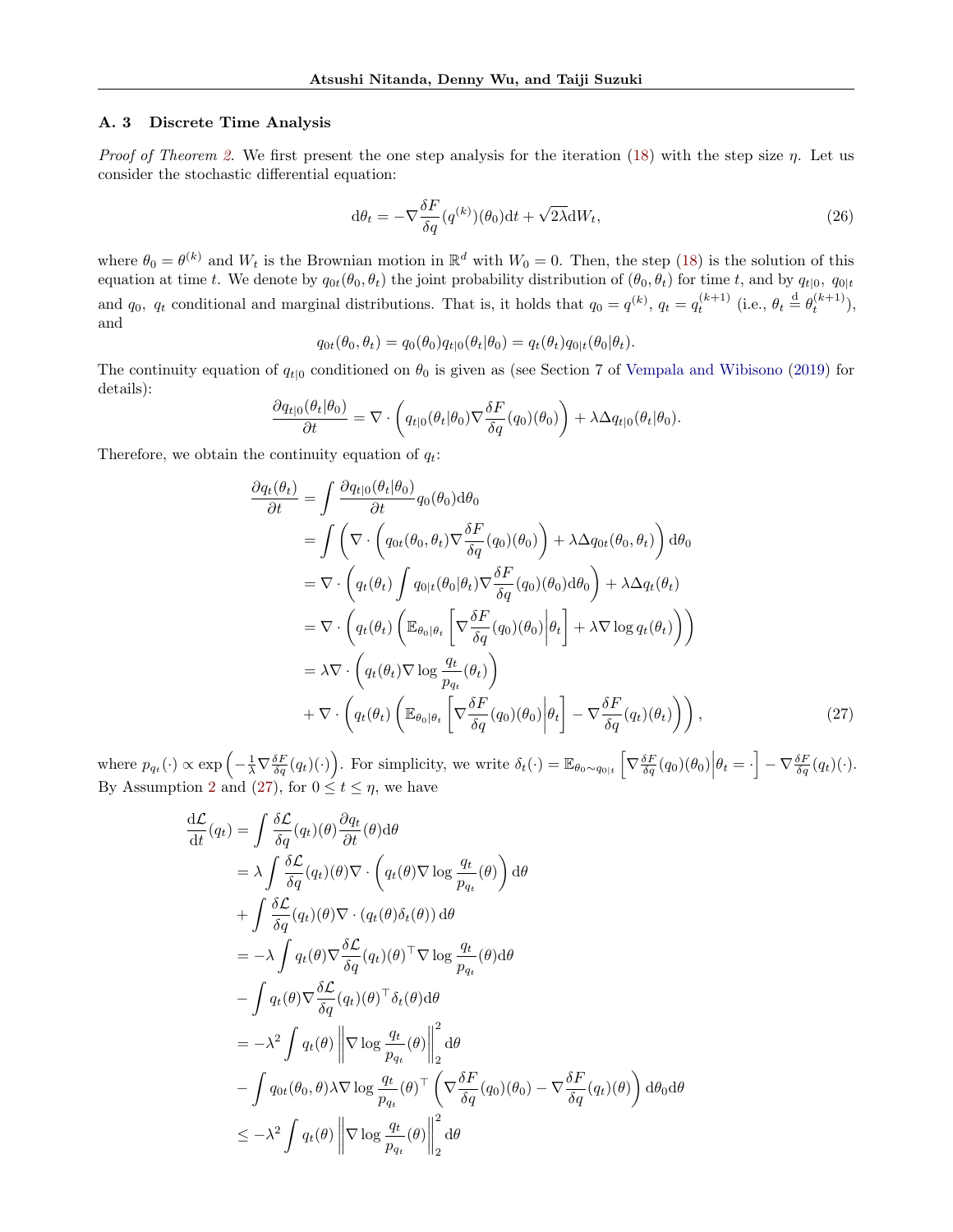$$
\begin{split}\n&+ \frac{1}{2} \int q_{0t}(\theta_{0}, \theta) \left( \lambda^{2} \left\| \nabla \log \frac{q_{t}}{p_{q_{t}}}(\theta) \right\|_{2}^{2} + \left\| \nabla \frac{\delta F}{\delta q}(q_{0})(\theta_{0}) - \nabla \frac{\delta F}{\delta q}(q_{t})(\theta) \right\|_{2}^{2} \right) d\theta_{0} d\theta \\
&\leq - \frac{\lambda^{2}}{2} \int q_{t}(\theta) \left\| \nabla \log \frac{q_{t}}{p_{q_{t}}}(\theta) \right\|_{2}^{2} d\theta \\
&+ \frac{1}{2} \mathbb{E}_{(\theta_{0}, \theta) \sim q_{0t}} \left[ \left\| \nabla \frac{\delta F}{\delta q}(q_{0})(\theta_{0}) - \nabla \frac{\delta F}{\delta q}(q_{t})(\theta) \right\|_{2}^{2} \right] \\
&\leq -\alpha \lambda^{2} \text{KL}(q_{t} \| p_{q_{t}}) + \frac{1}{2} \delta_{q_{0}, t} \\
&\leq -\alpha \lambda (\mathcal{L}(q_{t}) - \mathcal{L}(q_{*})) + \frac{1}{2} \delta_{\eta},\n\end{split}
$$

where we used  $(\theta_0, \theta_t) \stackrel{d}{=} (\theta^{(k)}, \theta_t^{(k+1)})$  to bound the last expectation by  $\delta_{q^{(k)},t} \leq \delta_{\eta}$ . Thus, for  $0 \leq t \leq \eta$ , we get

$$
\frac{\mathrm{d}}{\mathrm{d}t}\left(\mathcal{L}(q_t)-\mathcal{L}(q_*)-\frac{\delta_\eta}{2\alpha\lambda}\right)\leq -\alpha\lambda\left(\mathcal{L}(q_t)-\mathcal{L}(q_*)-\frac{\delta_\eta}{2\alpha\lambda}\right).
$$

Noting  $q_{\eta} = q^{(k+1)}$  and  $q_0 = q^{(k)}$ , the Gronwall's inequality leads to

$$
\mathcal{L}(q^{(k+1)}) - \mathcal{L}(q_*) - \frac{\delta_{\eta}}{2\alpha\lambda} \le \exp(-\alpha\lambda\eta) \left( \mathcal{L}(q^{(k)}) - \mathcal{L}(q_*) - \frac{\delta_{\eta}}{2\alpha\lambda} \right).
$$

This reduction holds at every iteration of [\(26\)](#page-12-1). Hence, we arrive at the desired result,

$$
\mathcal{L}(q^{(k)}) - \mathcal{L}(q_*) \leq \frac{\delta_{\eta}}{2\alpha\lambda} + \exp(-\alpha\lambda\eta k) \left( \mathcal{L}(q^{(0)}) - \mathcal{L}(q_*) - \frac{\delta_{\eta}}{2\alpha\lambda} \right).
$$

Proof of Lemma [1.](#page-6-3) For notational simplicity, we use  $\theta, \theta', q, q'$  to represent  $\theta^{(k)}, \theta_t^{(k+1)}, q^{(k)}, q_t^{(k+1)}$  appearing in  $\delta_{q^{(k)},t}$ . Recall the definition of F in Section [2.3,](#page-3-7) we have

$$
\left\| \nabla \frac{\delta F}{\delta q}(q)(\theta) - \nabla \frac{\delta F}{\delta q}(q')(\theta') \right\|_2 \leq \mathbb{E}_{(X,Y)} \left[ \|\partial_z \ell(h_q(X), Y) \partial_\theta h_\theta(X) - \partial_z \ell(h_{q'}(X), Y) \partial_\theta h_{\theta'}(X) \right\|_2 \right] + 2\lambda' \|\theta - \theta'\|_2 \leq \mathbb{E}_{(X,Y)} \left[ \|(\partial_z \ell(h_q(X), Y) - \partial_z \ell(h_{q'}(X), Y)) \partial_\theta h_\theta(X) \right\|_2 \right] + \mathbb{E}_{(X,Y)} \left[ \|\partial_z \ell(h_{q'}(X), Y) (\partial_\theta h_\theta(X) - \partial_\theta h_{\theta'}(X)) \right\|_2 \right] + 2\lambda' \|\theta - \theta' \|_2 \leq C_2 C_3 \mathbb{E}_X \left[ |h_q(X) - h_{q'}(X)| \right] + (C_1 C_4 + 2\lambda') \|\theta - \theta' \|_2.
$$
 (28)

The expectation of  $\|\theta - \theta'\|_2^2$  $\frac{2}{2}$  can be bounded as follows:

<span id="page-13-1"></span><span id="page-13-0"></span>
$$
\mathbb{E}_{(\theta,\theta')} \left[ \|\theta - \theta'\|_2^2 \right] = \mathbb{E}_{(\theta,\xi)} \left[ \left\| t \nabla \frac{\delta F}{\delta q}(q)(\theta) - \sqrt{2\lambda t} \xi \right\|_2^2 \right]
$$
\n
$$
\leq 2t^2 \mathbb{E}_{\theta} \left[ \left\| \nabla \frac{\delta F}{\delta q}(q)(\theta) \right\|_2^2 \right] + 4\lambda t \mathbb{E}_{\xi} \left[ \|\xi\|_2^2 \right]
$$
\n
$$
\leq 4t^2 \mathbb{E}_{\theta} \left[ \left\| \mathbb{E}_{(X,Y)} \left[ \partial_z \ell(h_q(X), Y) \partial_\theta h_\theta(X) \right] \right\|_2^2 + 4\lambda'^2 \|\theta\|_2^2 \right] + 4\lambda t d
$$
\n
$$
\leq 4t^2 C_1^2 C_3^2 + 16t^2 \lambda'^2 \mathbb{E}_{\theta} \left[ \|\theta\|_2^2 \right] + 4\lambda t d
$$
\n
$$
\leq 20\eta (\eta C_1^2 C_3^2 + \lambda d). \tag{29}
$$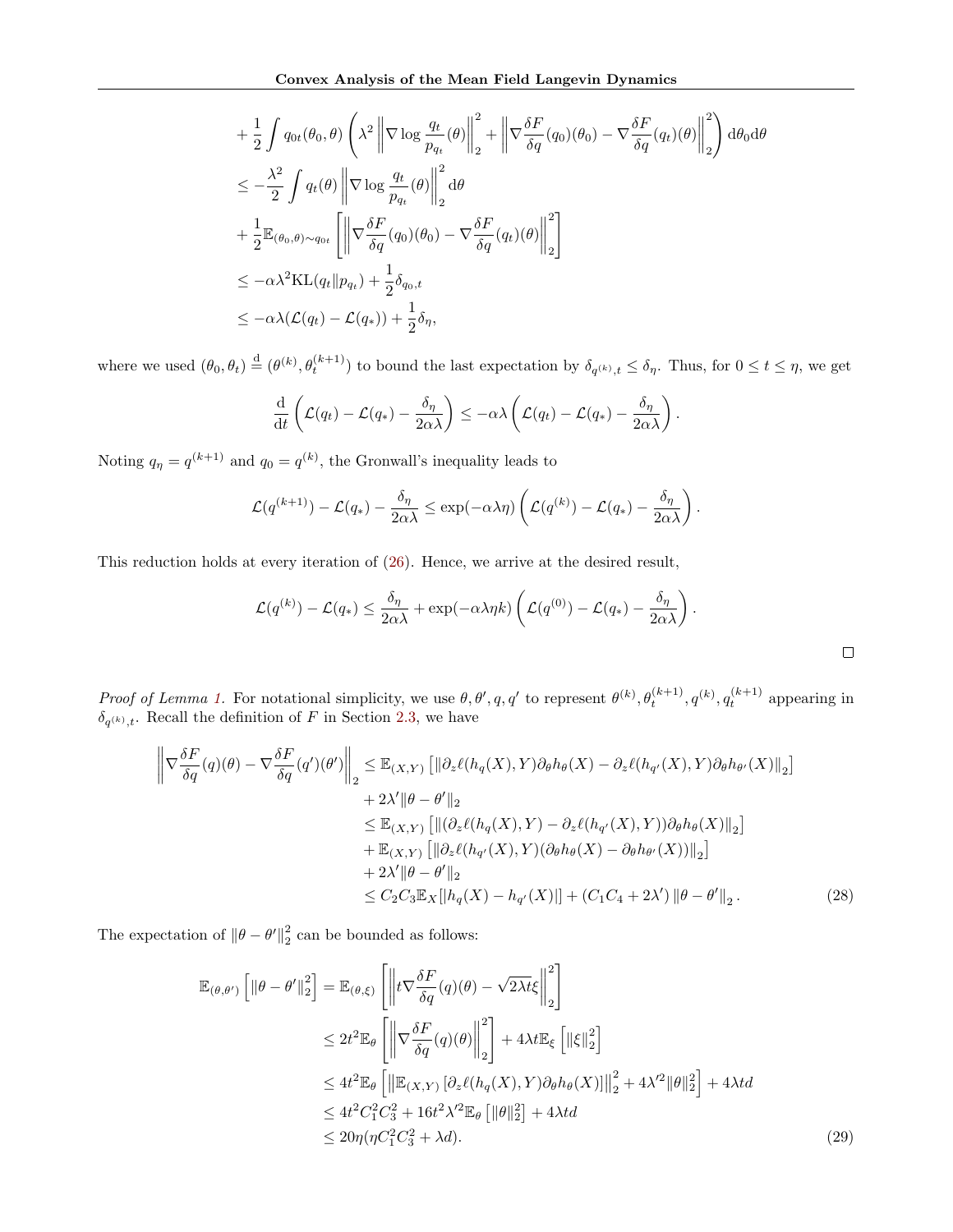Moreover,  $|h_q(x) - h_{q'}(x)|$  can be bounded as follows:

<span id="page-14-0"></span>
$$
|h_q(x) - h_{q'}(x)| = \left| \mathbb{E}_{(\theta, \theta')} [h_\theta(x) - h_{\theta'}(x)] \right|
$$
  
\n
$$
\leq C_3 \mathbb{E}_{(\theta, \theta')} [ \|\theta - \theta'\|_2 ]
$$
  
\n
$$
\leq C_3 \sqrt{\mathbb{E}_{(\theta, \theta')} [ \|\theta - \theta'\|_2^2 ]}.
$$
\n(30)

Therefore, we get by  $(28)$ ,  $(29)$ , and  $(30)$ ,

$$
\mathbb{E}_{(\theta,\theta')} \left[ \left\| \nabla \frac{\delta F}{\delta q}(q)(\theta) - \nabla \frac{\delta F}{\delta q}(q')(\theta') \right\|_2^2 \right] \leq 2C_2^2 C_3^2 (\mathbb{E}_X [\left| h_q(X) - h_{q'}(X) \right|])^2 \n+ 2(C_1 C_4 + 2\lambda')^2 \mathbb{E}_{(\theta,\theta')} \left[ \left\| \theta - \theta' \right\|_2^2 \right] \n\leq 2(C_2^2 C_3^4 + (C_1 C_4 + 2\lambda')^2) \mathbb{E}_{(\theta,\theta')} \left[ \left\| \theta - \theta' \right\|_2^2 \right] \n\leq 40 \eta (C_2^2 C_3^4 + (C_1 C_4 + 2\lambda')^2) (\eta C_1^2 C_3^2 + \lambda d).
$$

Finally, we show the same bound on second moment of  $\|\theta^{(k+1)}\|_2$  as on  $\|\theta^{(k)}\|_2$ . Using the inequality  $(a+b)^2 \le$  $(1 + \gamma) a^2 + \left(1 + \frac{1}{\gamma}\right) b^2$  with  $\gamma = \frac{2\eta \lambda'}{1 - 2\eta \lambda'}$ , we get

$$
\mathbb{E}_{\theta^{(k+1)}}\left[\|\theta^{(k+1)}\|_{2}^{2}\right] = \mathbb{E}_{(\theta,\xi)}\left[\left\|\left(1-2\lambda'\eta\right)\theta - \eta\mathbb{E}_{(X,Y)}\left[\partial_{z}\ell(h_{q}(X),Y)\partial_{\theta}h_{\theta}(X)\right] + \sqrt{2\lambda\eta}\xi\right\|_{2}^{2}\right]
$$
\n
$$
\leq \mathbb{E}_{(\theta,\xi)}\left[\left((1-2\lambda'\eta)\|\theta\|_{2} + \eta C_{1}C_{3} + \sqrt{2\lambda\eta}\|\xi\|_{2}\right)^{2}\right]
$$
\n
$$
= \mathbb{E}_{(\theta,\xi)}\left[\left(1+\gamma\right)\left(1-2\lambda'\eta\right)^{2}\|\theta\|_{2}^{2} + \left(1+\frac{1}{\gamma}\right)\left(\eta C_{1}C_{3} + \sqrt{2\lambda\eta}\|\xi\|_{2}\right)^{2}\right]
$$
\n
$$
\leq (1-2\lambda'\eta)\mathbb{E}_{\theta}\left[\|\theta\|_{2}^{2}\right] + \frac{1}{\lambda'}\left(\eta C_{1}^{2}C_{3}^{2} + 2\lambda\mathbb{E}_{\xi}\left[\|\xi\|_{2}^{2}\right]\right)
$$
\n
$$
\leq (1-2\lambda'\eta)\frac{\eta C_{1}^{2}C_{3}^{2} + 2\lambda d}{2\eta\lambda'^{2}} + \frac{1}{\lambda'}\left(\eta C_{1}^{2}C_{3}^{2} + 2\lambda d\right)
$$
\n
$$
= \frac{\eta C_{1}^{2}C_{3}^{2} + 2\lambda d}{2\eta\lambda'^{2}}.
$$

## A. 4 Duality Theorems

*Proof of Theorem [3.](#page-7-2)* It is well known that  $\nabla \ell_i$  and  $\nabla \ell_i^*$  give inverse mapping to each other. Hence, we know that  $\nabla \ell_i^*(g_{q,i}) = \nabla \ell_i^*(\nabla \ell_i(h_q(x_i))) = h_q(x_i)$  and

$$
\ell_i^*(g_{q,i}) = \sup_{z \in \mathbb{R}} \{z g_{q,i} - \ell_i(z)\} = h_q(x_i) g_{q,i} - \ell_i(h_q(x_i)).
$$
\n(31)

<span id="page-14-2"></span><span id="page-14-1"></span> $\Box$ 

Recall the definitions of  $p_q$ ,  $g_q$ , and  $q_g$ , we see that  $q_{g_q} \propto p_q$ , and hence

$$
KL(q||p_q) = \mathbb{E}_{\theta \sim q} \left[ \log \frac{q}{p_q}(\theta) \right] = \mathbb{E}_{\theta \sim q} \left[ \log q(\theta) - \log q_{g_q}(\theta) \right] + \log \int q_{g_q}(\theta) d\theta.
$$
 (32)

Combining [\(31\)](#page-14-1) and [\(32\)](#page-14-2), we get for any  $q \in \mathcal{P}$ ,

$$
\mathcal{D}(g_q) = -\frac{1}{n} \sum_{i=1}^n \ell_i^*(g_{q,i}) - \lambda \log \int q_{g_q}(\theta) d\theta
$$
  
= 
$$
\frac{1}{n} \sum_{i=1}^n (\ell_i(h_q(x_i)) - h_q(x_i)g_{q,i}) - \lambda KL(q||p_q) + \lambda \mathbb{E}_{\theta \sim q} [\log q(\theta) - \log q_{g_q}(\theta)]
$$
  
= 
$$
\frac{1}{n} \sum_{i=1}^n (\ell_i(h_q(x_i)) - h_q(x_i)g_{q,i}) - \lambda KL(q||p_q) + \lambda \mathbb{E}_{\theta \sim q} [\log q(\theta)] + \mathbb{E}_{\theta \sim q} \left[ \frac{1}{n} \sum_{i=1}^n h_\theta(x_i)g_{q,i} + \lambda' ||\theta||_2^2 \right]
$$
  
= 
$$
\mathcal{L}(q) - \lambda KL(q||p_q).
$$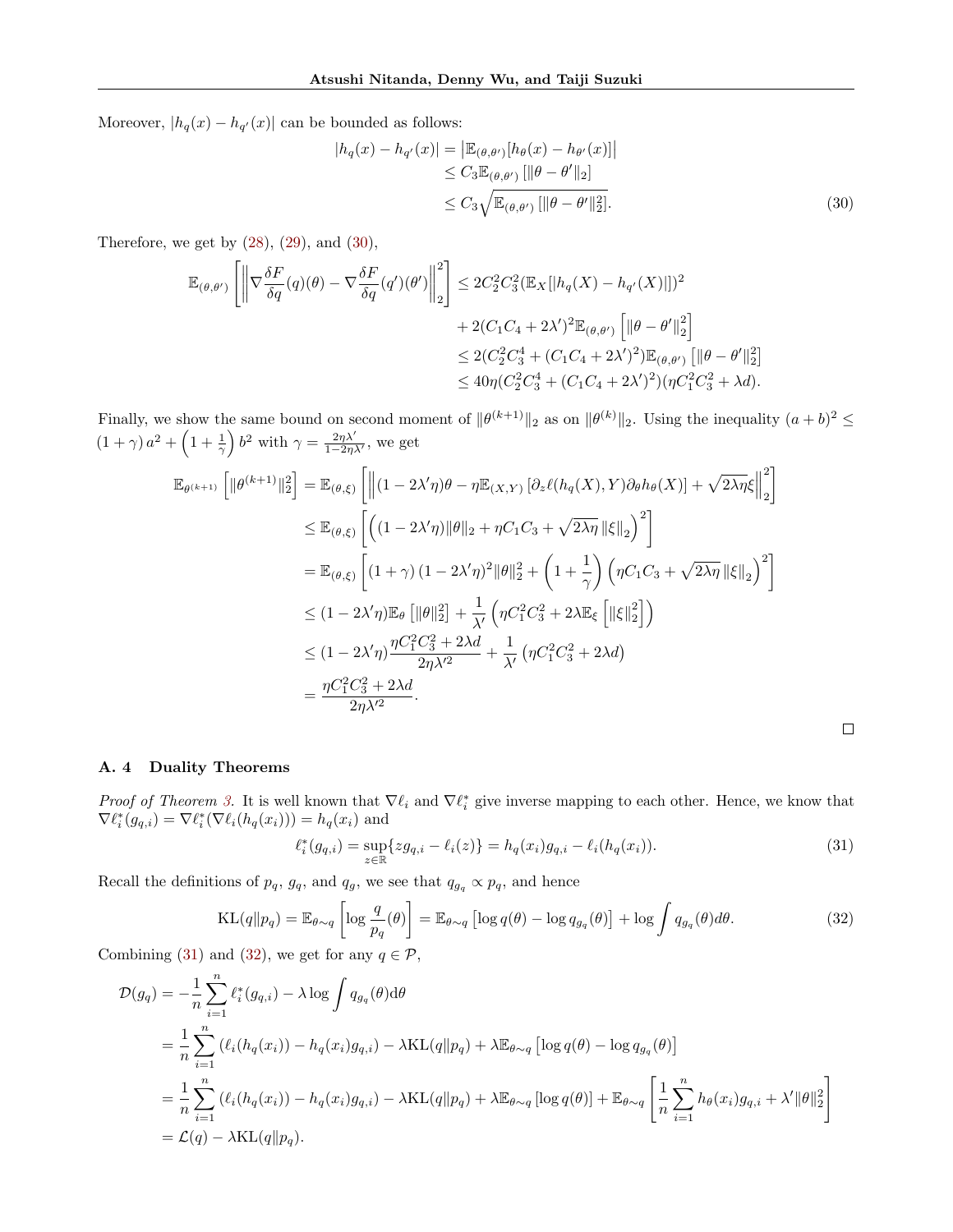This concludes the proof.

*Proof of Theorem [4.](#page-7-3)* From direct computation, we get for  $q \in \mathcal{P}$ ,

$$
\frac{\delta \mathcal{L}}{\delta q'}(q')|_{q'=p_q}(\theta) = \frac{1}{n} \sum_{i=1}^n \partial_z \ell(h_{p_q}(x_i), y_i) h_{\theta}(x_i) + \lambda' ||\theta||_2^2 + \lambda \log p_q(\theta)
$$

$$
= \frac{1}{n} \sum_{i=1}^n (\partial_z \ell(h_{p_q}(x_i), y_i) - \partial_z \ell(h_q(x_i), y_i)) h_{\theta}(x_i) + const.
$$

Hence, we have

$$
\left| \int \frac{\delta \mathcal{L}}{\delta q'}(q')|_{q'=p_q}(\theta)(q-p_q)(\theta) d\theta \right| = \left| \int \frac{1}{n} \sum_{i=1}^n (\partial_z \ell(h_{p_q}(x_i), y_i) - \partial_z \ell(h_q(x_i), y_i)) h_{\theta}(x_i)(q-p_q)(\theta) d\theta \right|
$$
  
\n
$$
= \left| \frac{1}{n} \sum_{i=1}^n (\partial_z \ell(h_{p_q}(x_i), y_i) - \partial_z \ell(h_q(x_i), y_i)) (h_q(x_i) - h_{p_q}(x_i)) \right|
$$
  
\n
$$
\leq \frac{C_2}{n} \sum_{i=1}^n |h_q(x_i) - h_{p_q}(x_i)|^2
$$
  
\n
$$
\leq B^2 C_2 ||q - p_q||_{L_1(d\theta)}^2
$$
  
\n
$$
\leq 2B^2 C_2 \text{KL}(q||p_q),
$$

where we used Pinsker's inequality for the last inequality.

By the convexity of  $\mathcal{L}$ , we get

$$
\mathcal{L}(p_q) - \mathcal{D}(g_q) - \lambda \text{KL}(q||p_q) = \mathcal{L}(p_q) - \mathcal{L}(q)
$$
  
\n
$$
\leq -\int \frac{\delta \mathcal{L}}{\delta q'}(q')|_{q'=p_q}(\theta)(q-p_q)(\theta) d\theta
$$
  
\n
$$
\leq 2B^2 C_2 \text{KL}(q||p_q).
$$

Therefore, we obtain  $\mathcal{L}(p_q) - \mathcal{D}(g_q) \leq (\lambda + 2B^2C_2)KL(q||p_q)$ .

# B ADDITIONAL DETAILS

## B. 1 Computation of the Dual Objective

We briefly outline the estimation of the dual objective [\(25\)](#page-7-1), which consists of the sum of Fenchel conjugate functions and the normalization term as follows:

$$
\mathcal{D}(g) = -\frac{1}{n} \sum_{i=1}^{n} \ell_i^*(g_i) - \lambda \log \int q_g(\theta) d\theta,
$$

where  $q_g(\theta) = \exp\left(-\frac{1}{\lambda} \left(\frac{1}{n} \sum_{i=1}^n h_\theta(x_i) g_i + \lambda' ||\theta||_2^2\right)\right)$ .

The Fenchel conjugate  $\ell_i^*$  can be explicitly described for typical loss functions. For instance, for the squared loss function  $\ell_i(z) = 0.5(z - y_i)^2$ , its Fenchel conjugate is  $\ell_i^*(g) = 0.5g^2 + gy_i$ .

Direct computation of the normalization term of  $q<sub>q</sub>$  is difficult in general, but it can be efficiently estimated by the following procedure. First, we reformulate this term as follows:

$$
\int q_g(\theta) d\theta = \int \exp\left(-\frac{1}{\lambda} \left(\frac{1}{n} \sum_{i=1}^n h_\theta(x_i) g_i + \lambda' ||\theta||_2^2\right)\right) d\theta
$$

$$
= Z \int \exp\left(-\frac{1}{\lambda n} \sum_{i=1}^n h_\theta(x_i) g_i\right) \frac{\exp\left(-\frac{\lambda'}{\lambda} ||\theta||_2^2\right)}{Z} d\theta,
$$

 $\Box$